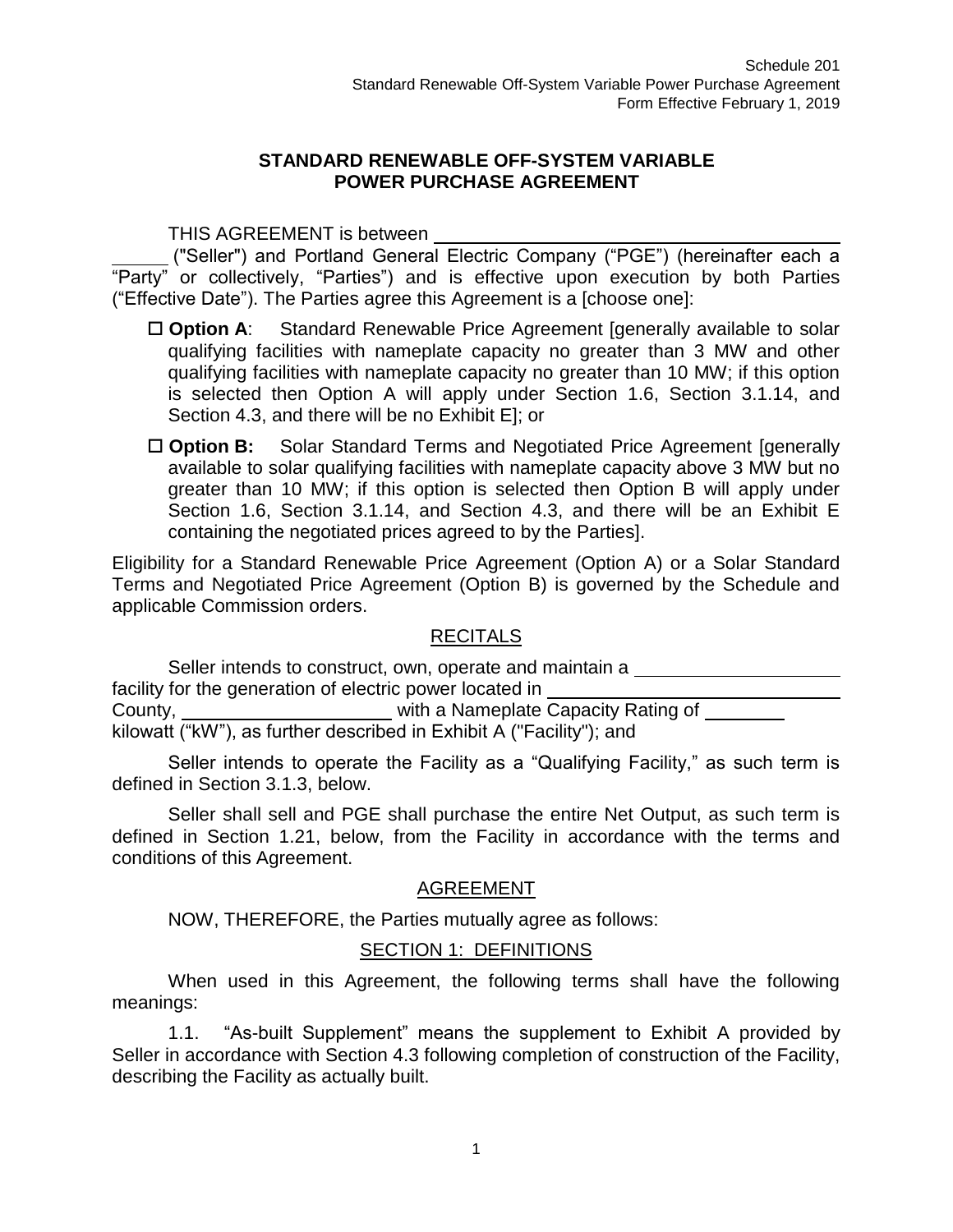1.2. "Base Hours" is defined as the total number of hours in each Contract Year (8,760 or 8,784 for leap year)

1.3. "Billing Period" means from the start of the first day of each calendar month to the end of the last day of each calendar month.

1.4. "Cash Escrow" means an agreement by two parties to place money into the custody of a third party for delivery to a grantee only after the fulfillment of the conditions specified.

1.5. "Commercial Operation Date" means the date that the Facility is deemed by PGE to be fully operational and reliable. PGE may, at its discretion, require, among other things, that all of the following events have occurred:

1.5.1. (facilities with nameplate under 500 kW exempt from following requirement) PGE has received a certificate addressed to PGE from a Licensed Professional Engineer ("LPE") acceptable to PGE in its reasonable judgment stating that the Facility is able to generate electric power reliably in accordance with the terms and conditions of this Agreement (certifications required under this Section 1.5 can be provided by one or more LPEs);

1.5.2. Start-Up Testing of the Facility has been completed in accordance with Section 1.36;

1.5.3. (facilities with nameplate under 500 kW exempt from following requirement) After PGE has received notice of completion of Start-Up Testing, PGE has received a certificate addressed to PGE from an LPE stating that the Facility has operated for testing purposes under this Agreement and was continuously mechanically available for operation for a minimum of 120 hours. The Facility must provide ten (10) working days written notice to PGE prior to the start of the initial testing period. If the mechanical availability of the Facility is interrupted during this initial testing period or any subsequent testing period, the Facility shall promptly start a new Test Period and provide PGE forty-eight (48) hours written notice prior to the start of such testing period;

1.5.4. (facilities with nameplate under 500 kW exempt from following requirement) PGE has received a certificate addressed to PGE from an LPE stating that all required interconnection facilities have been constructed and all required interconnection tests have been completed;

1.5.5. (facilities with nameplate under 500 kW exempt from following requirement) PGE has received a certificate addressed to PGE from an LPE stating that Seller has obtained all Required Facility Documents and, if requested by PGE in writing, has provided copies of any or all such requested Required Facility Documents;

1.5.6. PGE has received a copy of the executed Generation Interconnection and Transmission Agreements.

1.6. "Contract Price" means (see the selection made in the first paragraph of this Agreement to determine whether Option A or Option B applies – only one option applies):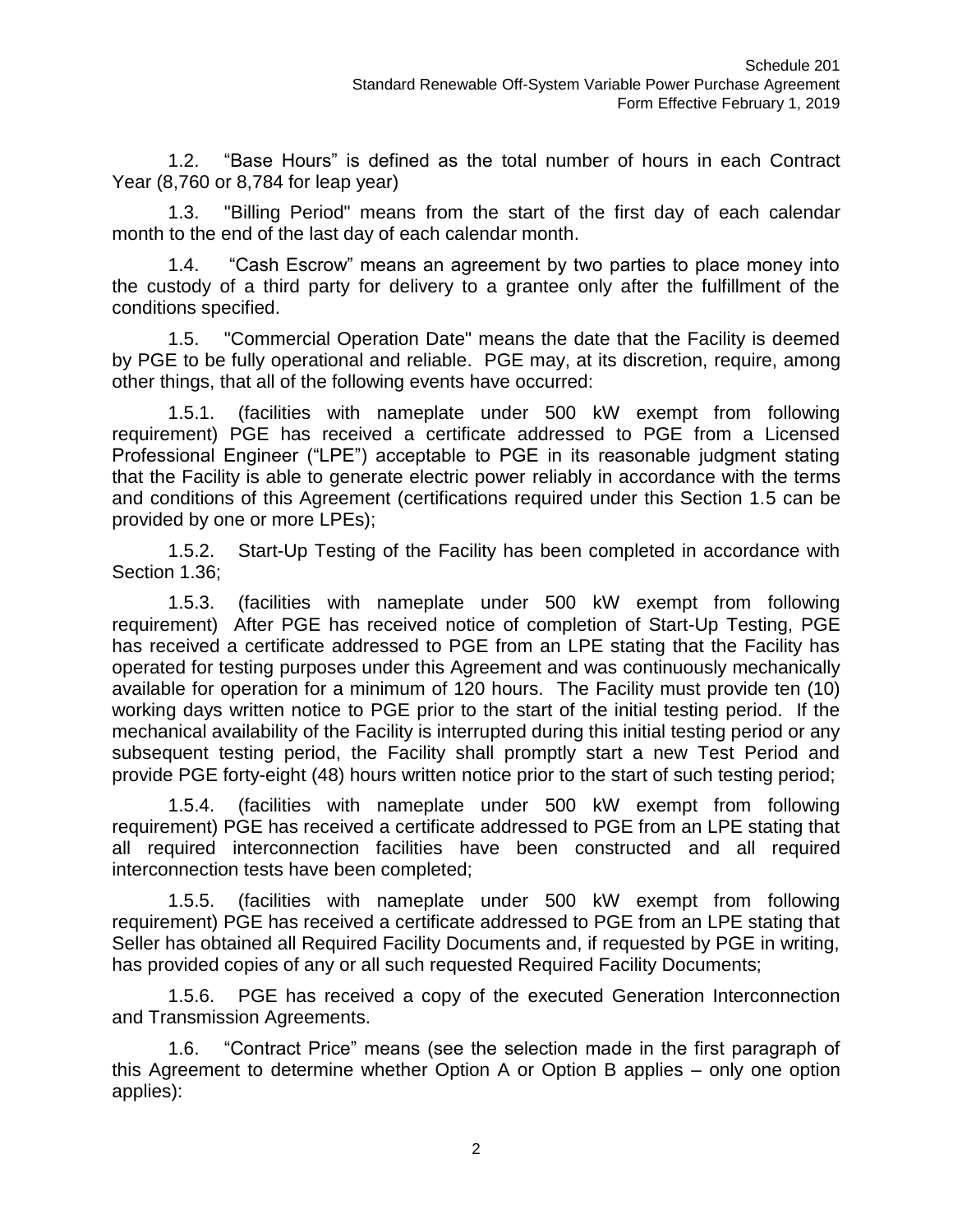**Option A:** "Contract Price" means the applicable price, including on-peak and off-peak prices, as specified in the Schedule. For the first 15 years measured from the date in Section 2.2.2, the Contract Price will be the Renewable Fixed Price Option under the Schedule; thereafter and for the remainder of the Term, the Contract Price will be equal to the Mid-C Index Price.

**Option B:** "Contract Price" means: (i) the negotiated price, including on-peak and off-peak prices, as specified in Exhibit E; or (ii) the Mid C Index Price. For the first 15 years measured from the date in Section 2.2.2, the Contract Price will be the negotiated price specified in Exhibit E; thereafter and for the remainder of the Term, the Contract Price will be equal to the Mid-C Index Price. The negotiated price established in Exhibit E is not necessarily the same as the Standard Fixed Price Option or the Renewable Fixed Price Option established in the Schedule.

1.7. "Contract Year" means each twelve (12) month period commencing upon the Commercial Operation Date or its anniversary during the Term, except the final Contract Year will be the period from the last anniversary of the Commercial Operation Date during the Term until the end of the Term.

1.8. "Effective Date" has the meaning set forth in Section 2.1.

1.9. "Environmental Attributes" shall mean any and all claims, credits, benefits, emissions reductions, offsets, and allowances, howsoever entitled, resulting from the avoidance of the emission of any gas, chemical or other substance to the air, soil or water. Environmental Attributes include but are not limited to: (1) any avoided emissions of pollutants to the air, soil or water such as (subject to the foregoing) sulfur oxides (SOx), nitrogen oxides (NOx), carbon monoxide (CO), and other pollutants; and (2) any avoided emissions of carbon dioxide (CO2), methane (CH4), and other greenhouse gasses (GHGs) that have been determined by the United Nations Intergovernmental Panel on Climate Change to contribute to the actual or potential threat of altering the Earth's climate by trapping heat in the atmosphere.

1.10. "Facility" has the meaning set forth in the Recitals.

1.11. "Generation Interconnection Agreement" means an agreement governing the interconnection of the Facility with **EXACTER** electric system.

1.12. "Generation Unit" means each separate electrical generator that contributes toward Nameplate Capacity Rating included in Exhibit A. For solar facilities, a generating unit is a complete solar electrical generation system within the Facility that is able to generate and deliver energy to the Point of Delivery independent of other Generation Units within the same Facility.

1.13. "Letter of Credit" means an engagement by a bank or other person made at the request of a customer that the issuer will honor drafts or other demands for payment upon compliance with the conditions specified in the letter of credit.

1.14. "Licensed Professional Engineer" or "LPE" means a person who is licensed to practice engineering in the state where the Facility is located, who has no economic relationship, association, or nexus with the Seller, and who is not a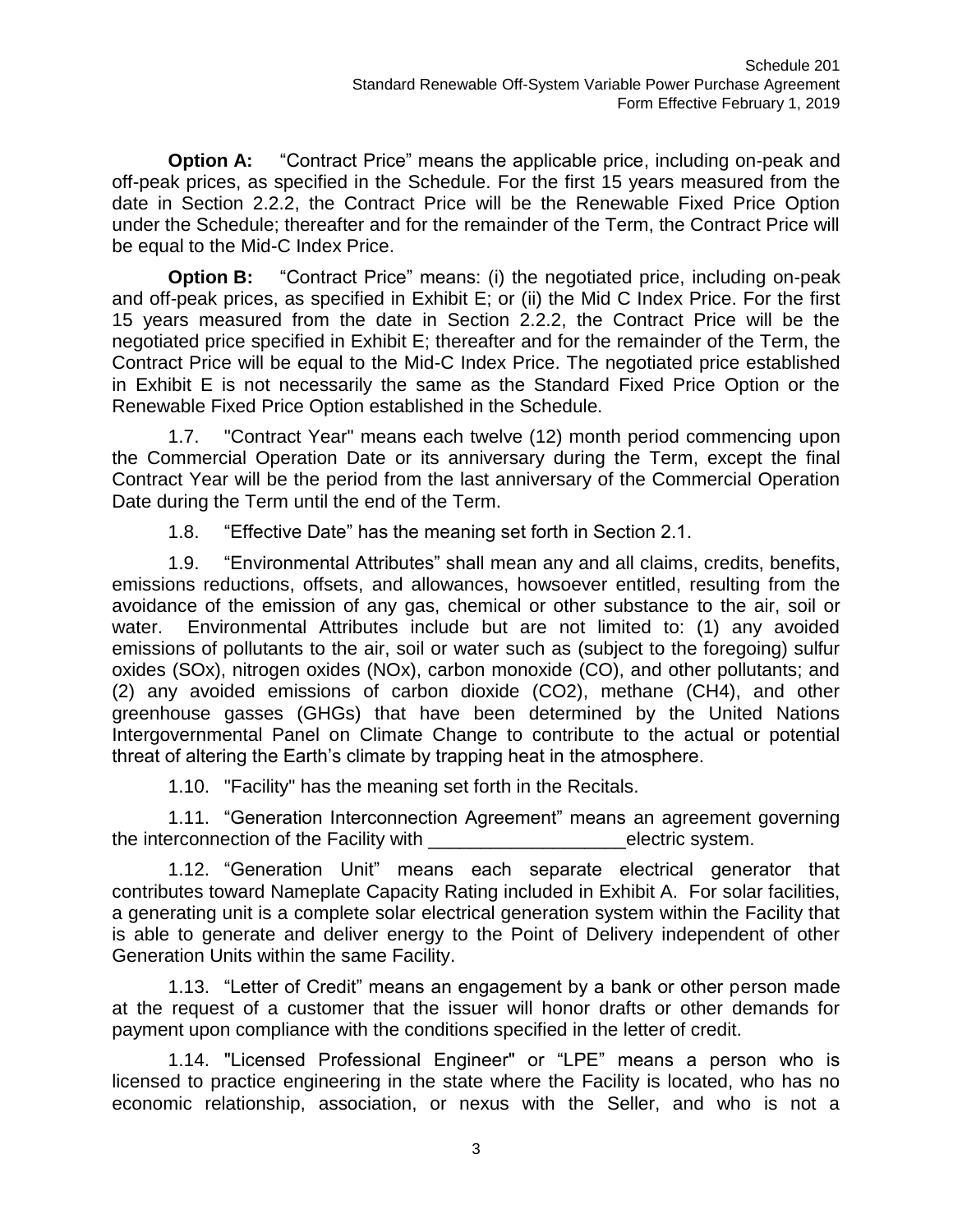representative of a consulting engineer, contractor, designer or other individual involved in the development of the Facility, or of a manufacturer or supplier of any equipment installed in the Facility. Such Licensed Professional Engineer shall be licensed in an appropriate engineering discipline for the required certification being made and be acceptable to PGE in its reasonable judgment.

1.15. "Lost Energy" means "Lost Energy" means ((the Guarantee of Mechanical Availability as set forth in 3.1.10 / MAP) X Net Output for a Calendar Year) – Net Output for the Calendar Year. Lost Energy shall be zero unless the result of the calculation in this subsection results in a positive number.

1.16. "Lost Energy Value" means Lost Energy X the excess of the annual timeweighted average Mid-C Index Price for On Peak Hours and Off Peak Hours over the time weighted average Contract Price for On Peak and Off Peak Hours for the corresponding time period (provided that such excess shall not exceed the Contract Price and further provided that Lost Energy is deemed to be zero prior to reaching the Commercial Operation Date) plus any reasonable costs incurred by PGE to purchase replacement power and/or transmission to deliver the replacement power to the Point of Delivery (For Start-Up Lost Energy Value See 1.35).

1.17. "Mechanical Availability Percentage" or "MAP" shall mean that percentage for any Contract Year for the Facility calculated in accordance with the following formula:

MAP = 100 X (Operational Hours) /(Base Hours X Number of Units)

1.18. "Mid-C Index Price" means the Day Ahead Intercontinental Exchange ("ICE") index price for the bilateral OTC market for energy at the Mid-C Physical for Average On Peak Power and Average Off Peak Power found on the following website: <https://www.theice.com/products/OTC/Physical-Energy/Electricity>. In the event ICE no longer publishes this index, PGE and the Seller agree to select an alternative successor index representative of the Mid-C trading hub.

1.19. "Nameplate Capacity Rating" means the maximum capacity of the Facility as stated by the manufacturer, expressed in kW, which shall not exceed 10,000 kW.

1.20. "Net Dependable Capacity" means the maximum capacity the Facility can sustain over a specified period modified for seasonal limitations, if any, and reduced by the capacity required for station service or auxiliaries.

1.21. "Net Output" means all energy expressed in kWhs produced by the Facility, less station and other onsite use and less transformation and transmission losses.

1.22. "Number of Units" means the number of Generation Units in the Facility as specified in Exhibit A.

1.23. "Off-Peak Hours" has the meaning provided in the Schedule.

1.24. "On-Peak Hours" has the meaning provided in the Schedule.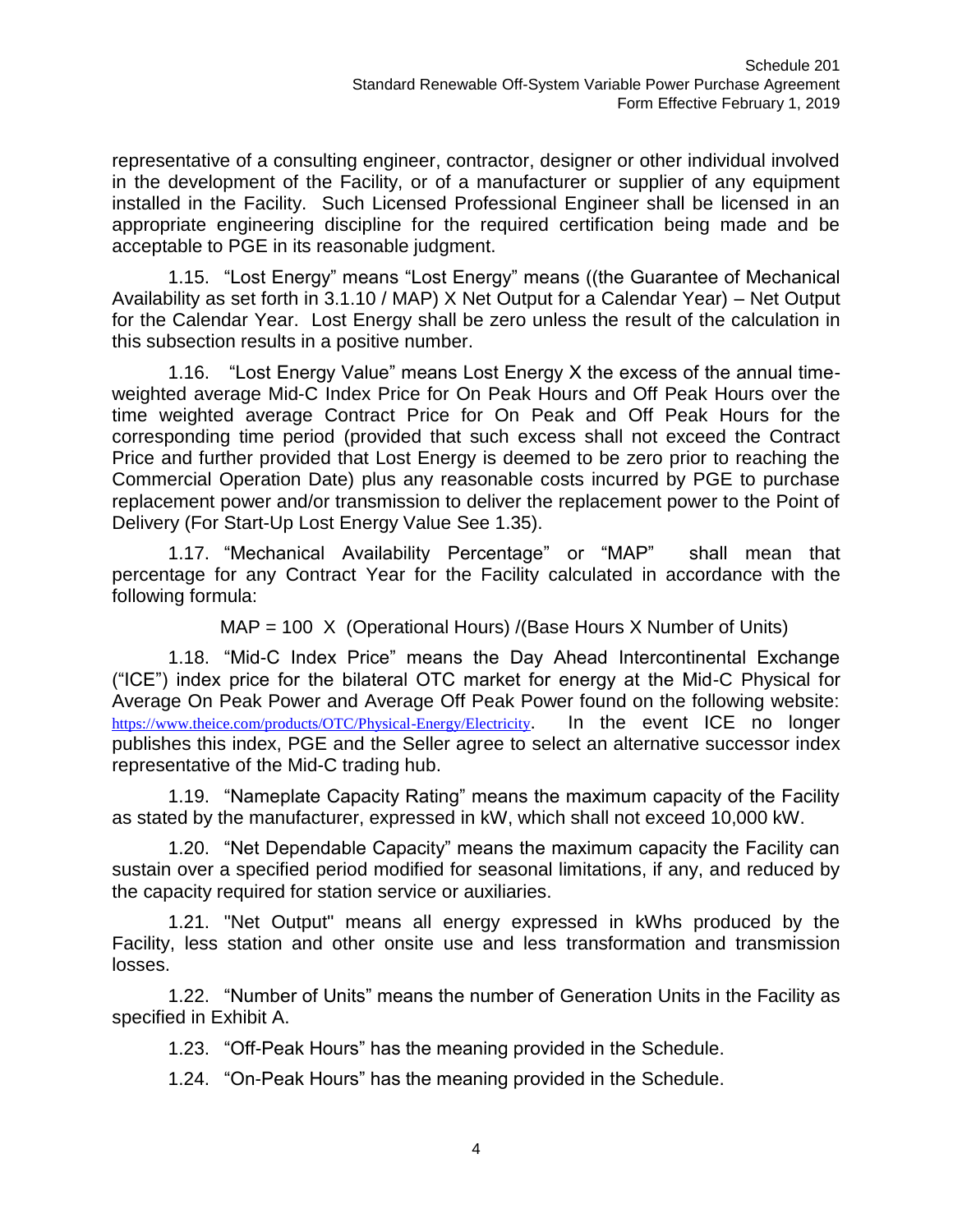1.25. "Operational Hours" for the Facility means the total across all Generation Units of the number of hours each of the Facility's Generation Units are potentially capable of producing power at its Nameplate Capacity Rating regardless of actual weather conditions, season and the time of day or night, without any mechanical operating constraint or restriction, and potentially capable of delivering such power to the Point of Delivery in a Contract Year. During up to, but not more than, two hundred (200) hours of Planned Maintenance during a Contract Year for each Generation Unit and hours during which an event of Force Majeure exists, a Generation Unit shall be considered potentially capable of delivering such power to the Point of Delivery. For example, in the absence of any Planned Maintenance beyond 200 hours on any Generation Unit or Event of Force Majeure, the Operational Hours for a wind farm with five (5) separate two (2) MW turbines would be 43,800 for a Contract Year.

1.26. "Planned Maintenance" means outages scheduled ninety (90) days in advance, with PGE's prior written consent, which shall not be unreasonably withheld.

1.27. "Point of Delivery" means the PGE system.

1.28. "Pre-Commercial Operation Date Minimum Net Output" shall mean, unless such MWh is specifically set forth by Seller in Exhibit A, an amount in MWh equal to seventy-five percent (75%) of Nameplate Capacity Rating X thirty percent (30%) for a wind or other renewable QF or fifty percent (50%) for a solar QF X (whole months since the date selected in Section 2.2.1 / 12) X (8760 hours – 200 hours (assumed Planned Maintenance)) for each month. If Seller has provided specific expected monthly Net Output amounts for the Facility in Exhibit A, "Pre-Commercial Operation Date Minimum Net Output" shall mean seventy-five percent (75%) X expected net output set forth in Exhibit A for each month.

1.29. "Prime Rate" means the publicly announced prime rate or reference rate for commercial loans to large businesses with the highest credit rating in the United States in effect from time to time quoted by Citibank, N.A. If a Citibank, N.A. prime rate is not available, the applicable Prime Rate shall be the announced prime rate or reference rate for commercial loans in effect from time to time quoted by a bank with \$10 billion or more in assets in New York City, N.Y., selected by the Party to whom interest based on the prime rate is being paid.

1.30. "Prudent Electrical Practices" means those practices, methods, standards and acts engaged in or approved by a significant portion of the electric power industry in the Western Electricity Coordinating Council that at the relevant time period, in the exercise of reasonable judgment in light of the facts known or that should reasonably have been known at the time a decision was made, would have been expected to accomplish the desired result in a manner consistent with good business practices, reliability, economy, safety and expedition, and which practices, methods, standards and acts reflect due regard for operation and maintenance standards recommended by applicable equipment suppliers and manufacturers, operational limits, and all applicable laws and regulations. Prudent Electrical Practices are not intended to be limited to the optimum practice, method, standard or act to the exclusion of all others, but rather to those practices, methods and acts generally acceptable or approved by a significant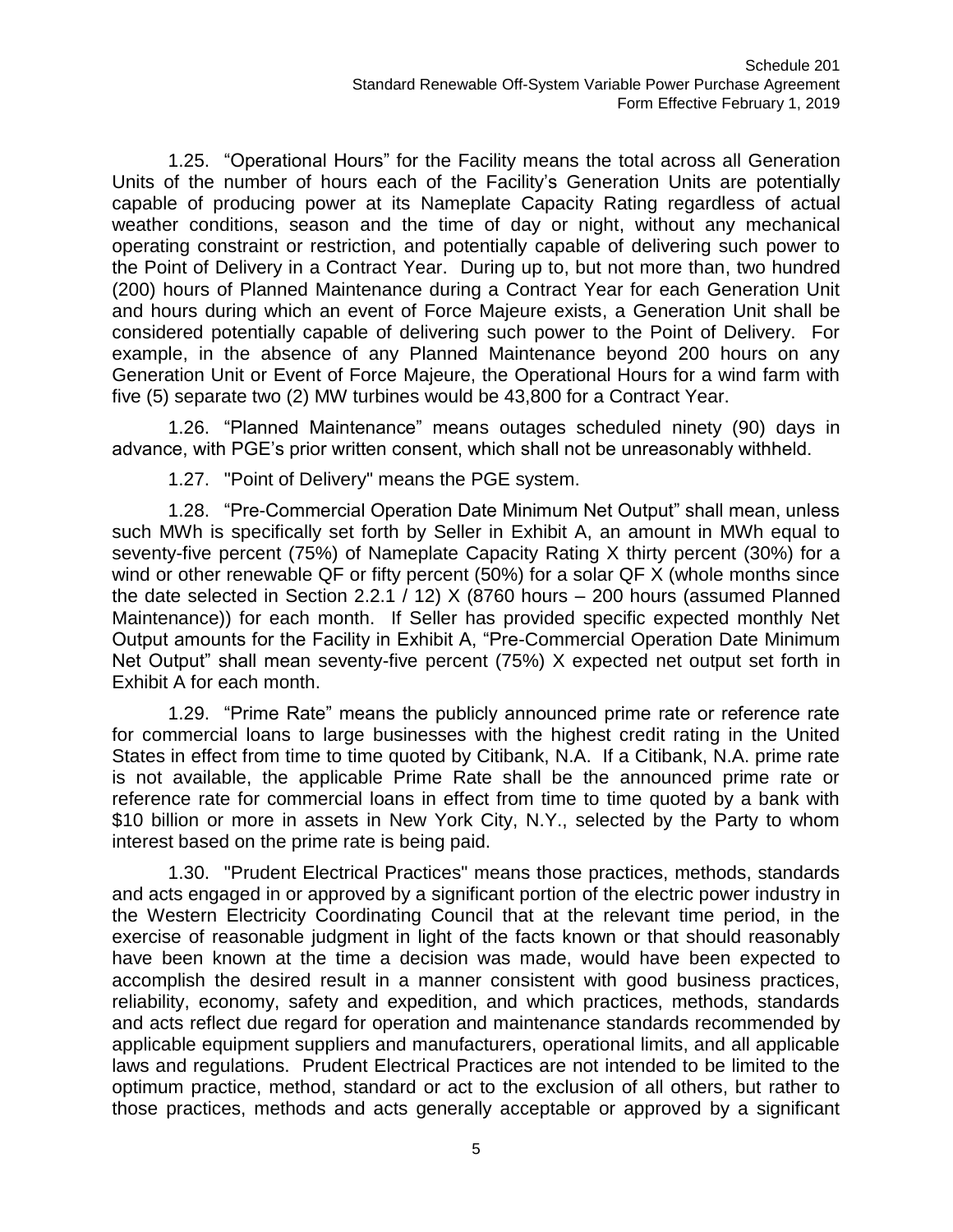portion of the electric power generation industry in the relevant region, during the relevant period, as described in the immediate preceding sentence.

1.31. "Required Facility Documents" means all licenses, permits, authorizations, and agreements necessary for construction, operation, interconnection, and maintenance of the Facility including without limitation those set forth in Exhibit B.

1.32. "RPS Attributes" means all attributes related to the Net Output generated by the Facility that are required in order to provide PGE with "qualifying electricity," as that term is defined in Oregon's Renewable Portfolio Standard Act, Ore. Rev. Stat. 469A.010, in effect at the time of execution of this Agreement. RPS Attributes do not include Environmental Attributes that are greenhouse gas offsets from methane capture not associated with the generation of electricity and not needed to ensure that there are zero net emissions associated with the generation of electricity.

1.33. "Schedule" shall mean PGE Schedule 201 filed with the Oregon Public Utilities Commission ("Commission") in effect on the Effective Date of this Agreement and attached hereto as Exhibit D, the terms of which are hereby incorporated by reference.

1.34. "Senior Lien" means a prior lien which has precedence as to the property under the lien over another lien or encumbrance

1.35. "Start-Up Lost Energy Value" means for the period after the date specified in Section 2.2.2 but prior to achievement of the Commercial Operation Date: zero, unless the Net Output is less than the pro-rated Pre-Commercial Operation Date Minimum Net Output for the applicable delay period, and the time-weighted average of the delay period's Mid-C Index Price for On-Peak Hours and Off-Peak Hours is greater than the time-weighted average of the delay period's Contract Price for On-Peak Hours and Off-Peak Hours, in which case Startup Lost Energy Value equals: (pro-rated Pre-Commercial Operation Date Minimum Net Output for the applicable period - Net Output for the applicable period) X (the lower of: the time-weighted average of the Contract Price for On-Peak hours and Off-Peak Hours during the applicable period; or (the timeweighted average of the Mid-C Index Price for On-Peak Hours and Off-Peak Hours during the applicable period – the time-weighted average of the Contract Price for On-Peak Hours and Off-Peak Hours during the applicable period)). The time-weighted average in this section will reflect the relative proportions of On-Peak Hours and Off-Peak Hours in each day.

1.36. "Start-Up Testing" means the completion of applicable required factory and start-up tests as set forth in Exhibit C.

1.37. "Step-in Rights" means the right of one party to assume an intervening position to satisfy all terms of an agreement in the event the other party fails to perform its obligations under the agreement.

1.38. "Term" shall mean the period beginning on the Effective Date and ending on the Termination Date.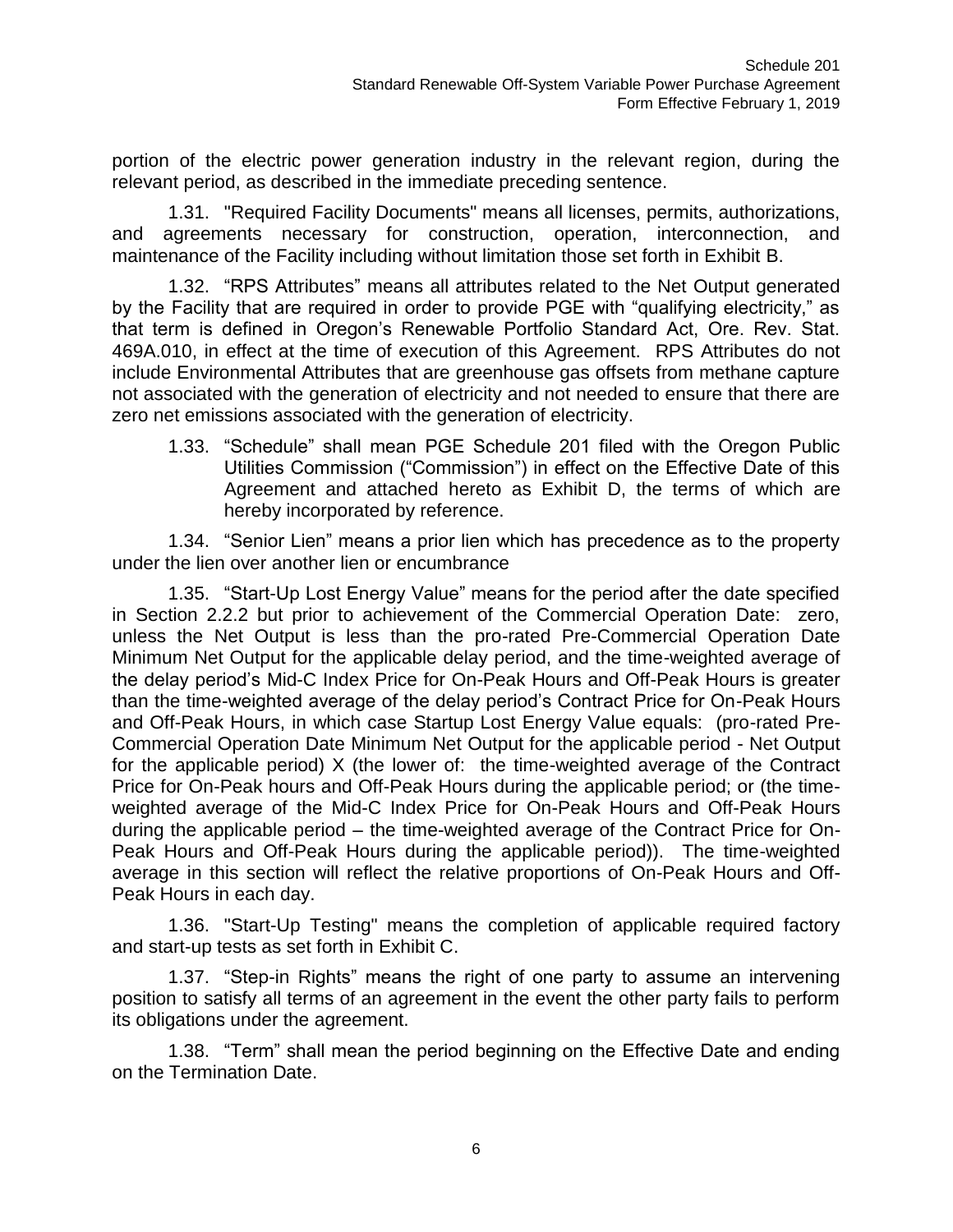1.39. "Test Period" shall mean a period of sixty (60) days or a commercially reasonable period determined by the Seller.

1.40. "Transmission Agreement" means an agreement executed by the Seller and the Transmission Provider(s) for Transmission Services.

1.41. "Transmission Curtailment" means a limitation on Seller's ability to deliver any portion of the scheduled energy to PGE due to the unavailability of transmission to the Point of Delivery (for any reason other than Force Majeure).

1.42. "Transmission Curtailment Replacement Energy Cost" means the greater of zero or the amount calculated as: ((Mid-C Index Price – Contract Price) X curtailed energy) for periods of Transmission Curtailment.

1.43. "Transmission Provider(s)" means the signatory (other than the Seller) to the Transmission Agreement.

1.44. "Transmission Services" means any and all services (including but not limited to ancillary services and control area services) required for the firm transmission and delivery of Energy from the Facility to the Point of Delivery for a term not less than the Term of this Agreement.

References to Recitals, Sections, and Exhibits are to be the recitals, sections and exhibits of this Agreement.

#### SECTION 2: TERM; COMMERCIAL OPERATION DATE

2.1. This Agreement shall become effective upon execution by both Parties ("Effective Date").

2.2. Time is of the essence of this Agreement, and Seller's ability to meet certain requirements prior to the Commercial Operation Date and to complete all requirements to establish the Commercial Operation Date is critically important. Therefore,

2.2.1 By \_\_\_\_\_\_\_\_ [*date to be determined by the Seller*] Seller shall begin initial deliveries of Net Output; and

2.2.2 By \_\_\_\_\_\_\_\_ [*date to be determined by the Seller subject to Section 2.2.3 below*] Seller shall have completed all requirements under Section 1.5 and shall have established the Commercial Operation Date.

2.2.3 Unless the Parties agree in writing that a later Commercial Operation Date is reasonable and necessary, the Commercial Operation Date shall be no more than three (3) years from the Effective Date. PGE will not unreasonably withhold agreement to a Commercial Operation Date that is more than three (3) years from the Effective date if the Seller has demonstrated that a later Commercial Operation Date is reasonable and necessary.

2.3. This Agreement shall terminate on \_\_\_\_\_\_\_\_\_, \_\_\_\_ [*date to be chosen by Seller but not to exceed 20 years from the date contained in Section 2.2.2*], or the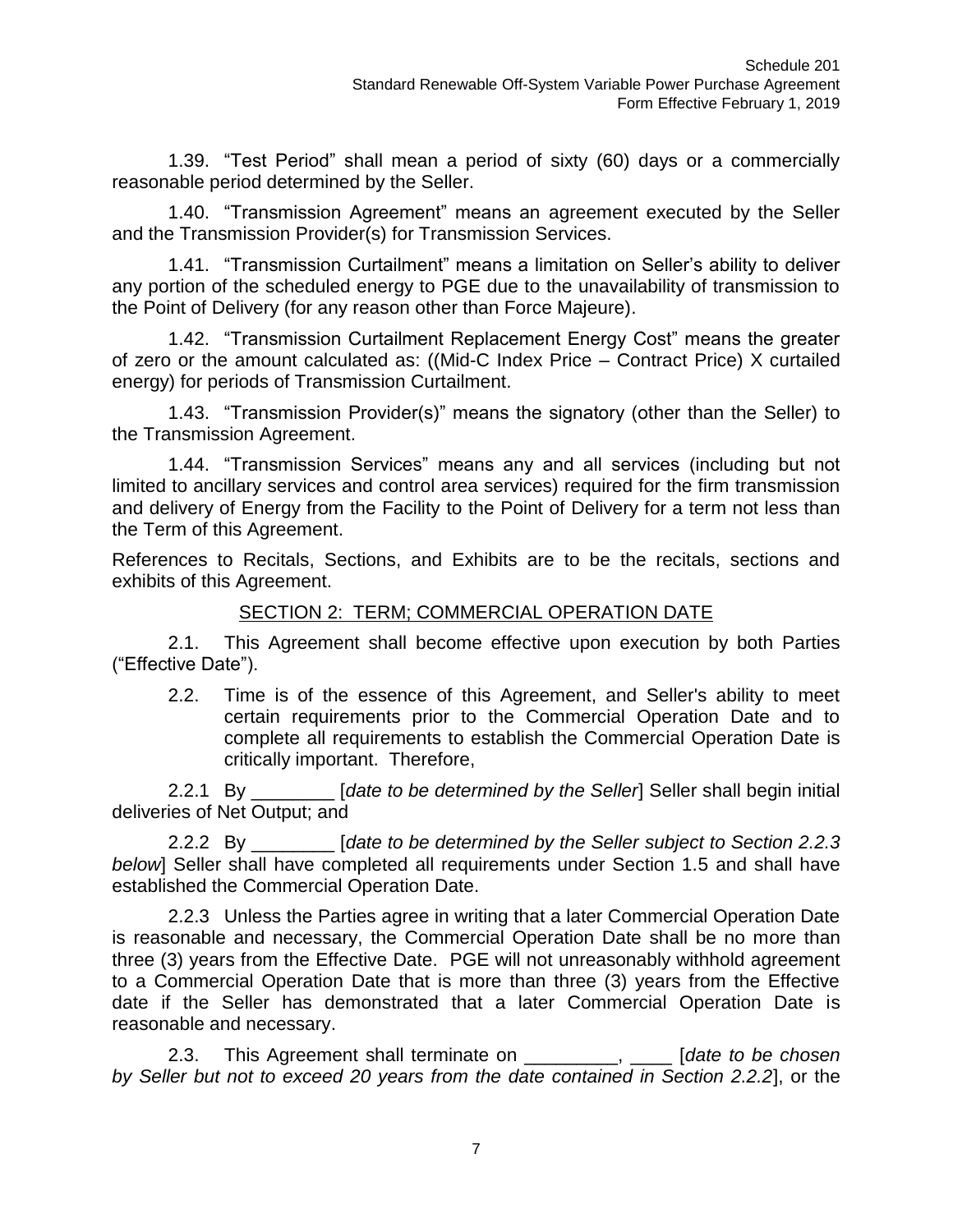date the Agreement is terminated in accordance with Section 8 or 11, whichever is earlier ("Termination Date").

#### SECTION 3: REPRESENTATIONS AND WARRANTIES

3.1. Seller and PGE represent, covenant, and warrant as follows:

\_\_\_\_\_\_\_\_\_\_\_\_\_.

3.1.1. Seller warrants it is a \_\_\_\_\_\_\_\_\_\_\_ duly organized under the laws of

3.1.2. Seller warrants that the execution and delivery of this Agreement does not contravene any provision of, or constitute a default under, any indenture, mortgage, or other material agreement binding on Seller or any valid order of any court, or any regulatory agency or other body having authority to which Seller is subject.

3.1.3. Seller warrants that the Facility is and shall for the Term of this Agreement continue to be a "Qualifying Facility" ("QF") as that term is defined in the version of 18 C.F.R. Part 292 in effect on the Effective Date. Seller has provided the appropriate QF certification, which may include a Federal Energy Regulatory Commission ("FERC") self-certification to PGE prior to PGE's execution of this Agreement. At any time during the Term of this Agreement, PGE may require Seller to provide PGE with evidence satisfactory to PGE in its reasonable discretion that the Facility continues to qualify as a QF under all applicable requirements.

3.1.4. Seller warrants that it has not within the past two (2) years been the debtor in any bankruptcy proceeding, and Seller is and will continue to be for the Term of this Agreement current on all of its financial obligations.

3.1.5. Seller warrants that during the Term of this Agreement, all of Seller's right, title and interest in and to the Facility shall be free and clear of all liens and encumbrances other than liens and encumbrances arising from third-party financing of the Facility other than workers', mechanics', suppliers' or similar liens, or tax liens, in each case arising in the ordinary course of business that are either not yet due and payable or that have been released by means of a performance bond acceptable to PGE posted within eight (8) calendar days of the commencement of any proceeding to foreclose the lien.

3.1.6. Seller warrants that it will design and operate the Facility consistent with Prudent Electrical Practices.

3.1.7. Seller warrants that the Facility has a Nameplate Capacity Rating not greater than 10,000 kW.

3.1.8. Seller warrants that Net Dependable Capacity of the Facility is  $\mathsf{kW}.$ 

3.1.9. Seller estimates that the average annual Net Output to be delivered by the Facility to PGE is \_\_\_\_\_\_\_\_\_\_\_\_ kilowatt-hours ("kWh"), which amount PGE will include in its resource planning.

3.1.10. Seller represents and warrants that the Facility shall achieve the following Mechanical Availability Percentages ("Guarantee of Mechanical Availability"):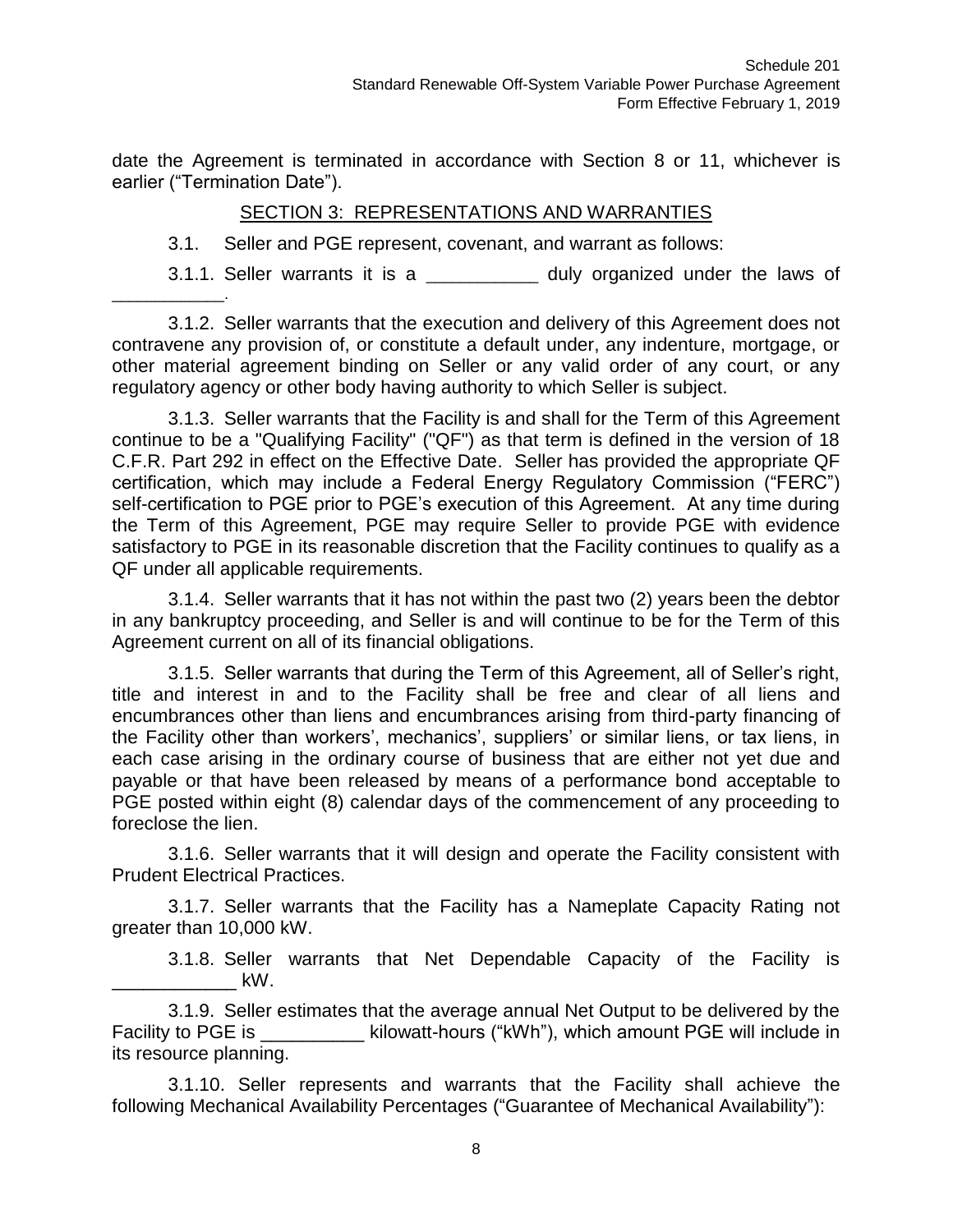3.1.10.1 Ninety percent (90%) beginning in the first Contract Year and extending through the Term for the Facility, if the Facility was operational and sold electricity to PGE or another buyer prior to the Effective Date of this Agreement; or

3.1.10.2 Ninety percent (90%) beginning in Contract Year three and extending throughout the remainder of the Term.

3.1.10.3 Annually, within 90 days of the end of each Contract Year, Seller shall send to PGE a detailed written report demonstrating and providing evidence of the actual MAP for the previous Contract Year.

3.1.10.4 Seller's failure to meet the Guarantee of Mechanical Availability in a Calendar Year shall result in damages payable to PGE by Seller equal to the Lost Energy Value. PGE shall bill Seller for such damages in accordance with Section 7.

3.1.11. Seller will deliver from the Facility to PGE at the Point of Delivery Net Output not to exceed a maximum of **Example 18 KWh of Net Output during each Contract** Year ("Maximum Net Output"). The cost of delivering energy from the Facility to PGE is the sole responsibility of the Seller.

3.1.12. By the Commercial Operation Date, Seller has entered into a Generation Interconnection Agreement for a term not less than the term of this Agreement.

3.1.13. PGE warrants that it has not within the past two (2) years been the debtor in any bankruptcy proceeding, and PGE is and will continue to be for the Term of this Agreement current on all of its financial obligations.

3.1.14. (See the selection made in the first paragraph of this Agreement to determine whether Option A or Option B applies – only one option applies):

**Option A:** Seller warrants that (i) the Facility satisfies the eligibility requirements for the Renewable Fixed Price Option specified in the section of PGE's Schedule entitled "Definition of a Small Cogeneration Facility or Small Power Production Facility Eligible to Receive the Standard Fixed Price Option or the Renewable Fixed Price Option under the Standard PPA" and (ii) Seller will not make any changes in its ownership, control or management during the term of this Agreement that would cause it to not be in compliance with the eligibility requirements for the Renewable Fixed Price Option specified in the section of PGE's Schedule entitled "Definition of a Small Cogeneration Facility or Small Power Production Facility Eligible to Receive the Standard Fixed Price Option or the Renewable Fixed Price Option under the Standard PPA." Seller will provide, upon request by PGE not more frequently than every 36 months, such documentation and information as may be reasonably required to establish Seller's continued compliance with such Definition. PGE agrees to take reasonable steps to maintain the confidentiality of any portion of the above-described documentation and information that the Seller identifies as confidential except PGE will provide all such confidential information to the Public Utility Commission of Oregon upon the Commission's request.

**Option B:** Seller warrants that (i) the Facility satisfies the eligibility requirements for a Standard PPA specified in the section of PGE's Schedule entitled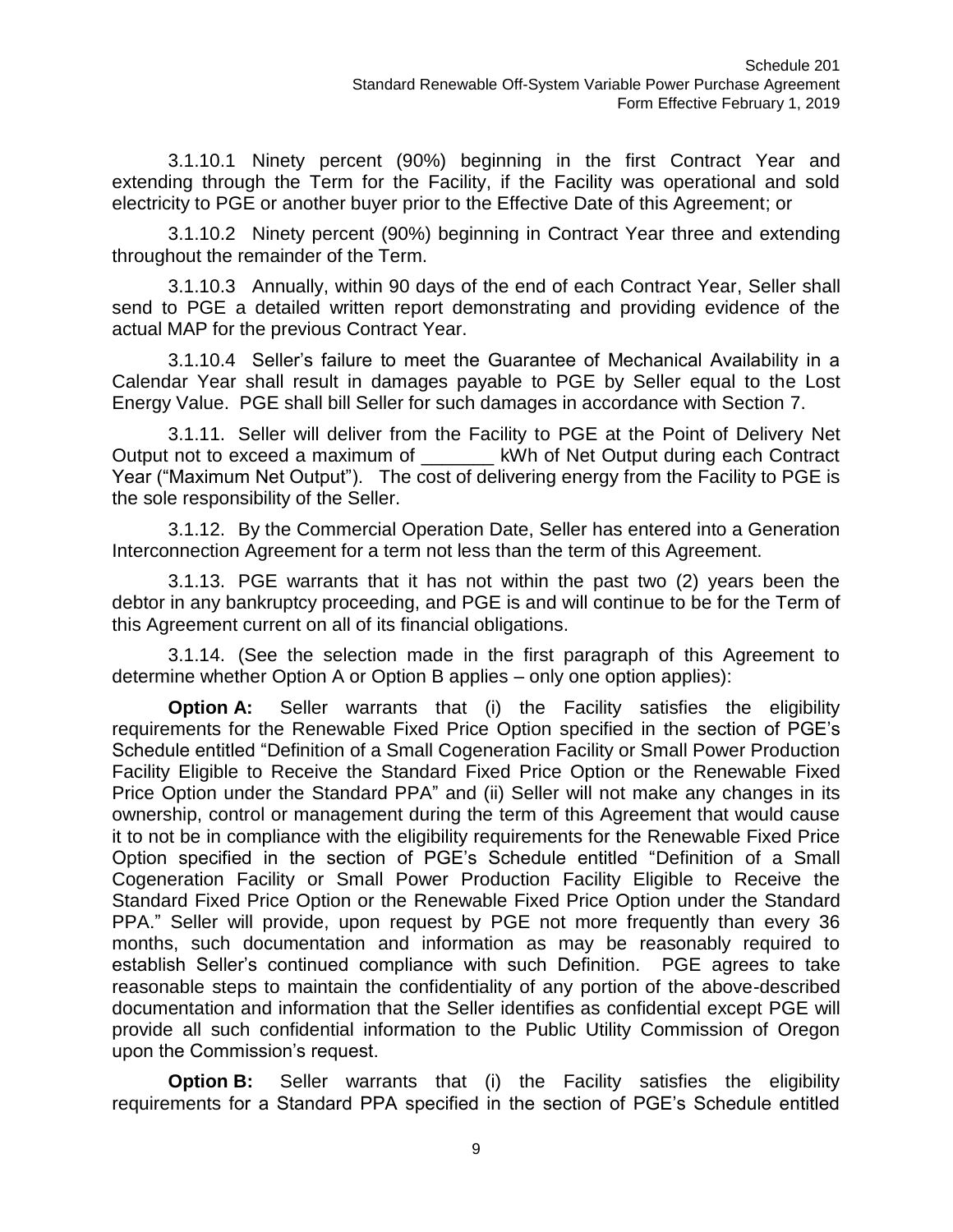"Definition of a Small Cogeneration Facility or Small Power Production Facility Eligible to Receive the Standard Fixed Price Option or the Renewable Fixed Price Option under the Standard PPA" and (ii) Seller will not make any changes in its ownership, control or management during the term of this Agreement that would cause it to not be in compliance with the eligibility requirements for a Standard PPA specified in the section of PGE's Schedule entitled "Definition of a Small Cogeneration Facility or Small Power Production Facility Eligible to Receive the Standard Fixed Price Option or the Renewable Fixed Price Option under the Standard PPA." Seller will provide, upon request by PGE not more frequently than every 36 months, such documentation and information as may be reasonably required to establish Seller's continued compliance with such Definition. PGE agrees to take reasonable steps to maintain the confidentiality of any portion of the above-described documentation and information that the Seller identifies as confidential except PGE will provide all such confidential information to the Public Utility Commission of Oregon upon the Commission's request.

3.1.15. Seller warrants that it will comply with all requirements necessary for all Transferred RECs (as defined in Section 4.5) associated with Net Output to be issued, monitored, accounted for, and transferred by and through the Western Renewable Energy Generation System consistent with the provisions of OAR 330-160-0005 through OAR 330-160-0050. PGE warrants that it will reasonably cooperate in Seller's efforts to meet such requirements, including, for example serving as the qualified reporting entity for the Facility if the Facility is located in PGE's balancing authority.

#### SECTION 4: DELIVERY OF POWER, PRICE AND ENVIRONMENTAL ATTRIBUTES

4.1. Commencing on the Effective Date and continuing through the Term of this Agreement, Seller shall sell to PGE the entire Net Output delivered from the Facility at the Point of Delivery.

4.2. PGE shall pay Seller the Contract Price for all delivered Net Output.

4.3. (See the selection made in the first paragraph of this Agreement to determine whether Option A or Option B applies – only one option applies):

**Option A:** Upon completion of construction of the Facility, Seller shall provide PGE an As-built Supplement to specify the actual Facility as built. Seller shall not increase the Nameplate Capacity Rating above that specified in Exhibit A or increase the ability of the Facility to deliver Net Output in quantities in excess of the Net Dependable Capacity, or the Maximum Net Output as described in Section 3.1.11 above, through any means including, but not limited to, replacement, modification, or addition of existing equipment, except with prior written notice to PGE. In the event Seller increases the Nameplate Capacity Rating of the Facility pursuant to this section to no more than 3,000 kW (if the Facility produces Net Output through solar generation), or to no more than 10,000 kW (if the Facility does not produce Net Output through solar generation), PGE shall pay the Contract Price for the additional delivered Net Output. In the event Seller increases the Nameplate Capacity Rating of the Facility to greater than 3,000 kW and the Facility produces Net Output through solar generation, then Seller shall be required to enter into a new power purchase agreement for all delivered Net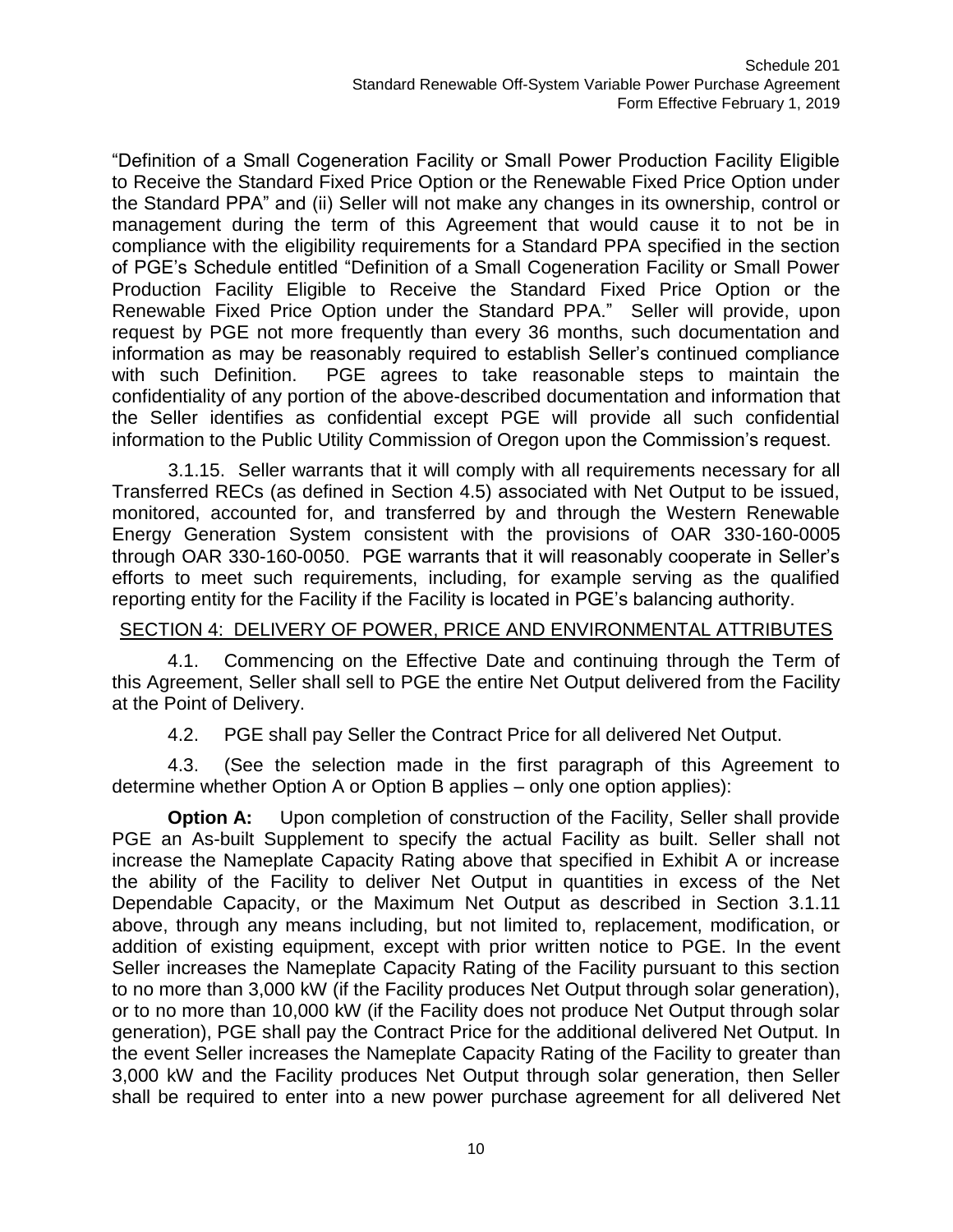Output proportionally related to the increase of Nameplate Capacity above 3,000 kW. In the event Seller increases the Nameplate Capacity Rating of the Facility to greater than 3,000 kW but no greater than 10,000 kW and the Facility produces Net Output through solar generation, the new power purchase agreement will be (at Seller's choice) either a standard (Schedule 201) power purchase agreement or a negotiated (Schedule 202) power purchase agreement and neither option is eligible for Schedule 201 prices. In the event the Seller increases the Nameplate Capacity Rating to greater than 10,000 kW and the Facility produces Net Output through solar generation, then Seller shall be required to enter into a new negotiated (Schedule 202) power purchase agreement for all delivered Net Output proportionally related to the increase of Nameplate Capacity above 3,000 kW. In the event Seller increases the Nameplate Capacity Rating to greater than 10,000 kW and the Facility produces Net Output through means other than solar generation, then Seller shall be required to enter into a new negotiated (Schedule 202) power purchase agreement for all delivered Net Output proportionally related to the increase of Nameplate Capacity above 10,000 kW.

**Option B:** Upon completion of construction of the Facility, Seller shall provide PGE an As-built Supplement to specify the actual Facility as built. Seller shall not increase the Nameplate Capacity Rating above that specified in Exhibit A or increase the ability of the Facility to deliver Net Output in quantities in excess of the Net Dependable Capacity, or the Maximum Net Output as described in Section 3.1.11 above, through any means including, but not limited to, replacement, modification, or addition of existing equipment, except with prior written notice to PGE. In the event Seller increases the Nameplate Capacity Rating of the Facility to no more than 10,000 kW pursuant to this section, PGE shall pay the Contract Price for the additional delivered Net Output. In the event Seller increases the Nameplate Capacity Rating to greater than 10,000 kW, then Seller shall be required to enter into a new negotiated (Schedule 202) power purchase agreement for all delivered Net Output proportionally related to the increase of Nameplate Capacity above 10,000 kW.

4.4. Seller shall provide preschedules for all deliveries of energy hereunder, including identification of receiving and generating control areas, by 9:00:00 PPT on the last business day prior to the scheduled date of delivery. All energy shall be scheduled according to the most current North America Energy Reliability Corporation (NERC) and Western Electricity Coordinating Council (WECC) scheduling rules and practices. The Parties' respective representatives shall maintain hourly real-time schedule coordination; provided, however, that in the absence of such coordination, the hourly schedule established by the exchange of preschedules shall be considered final. Seller and PGE shall maintain records of hourly energy schedules for accounting and operating purposes. The final E-Tag shall be the controlling evidence of the Parties' schedule. All energy shall be prescheduled according to customary WECC scheduling practices. Seller shall make commercially reasonable efforts to schedule in any hour an amount equal to its expected Net Output for such hour. Seller shall maintain a minimum of two years records of Net Output and shall agree to allow PGE to have access to such records and to imbalance information kept by the Transmission Provider.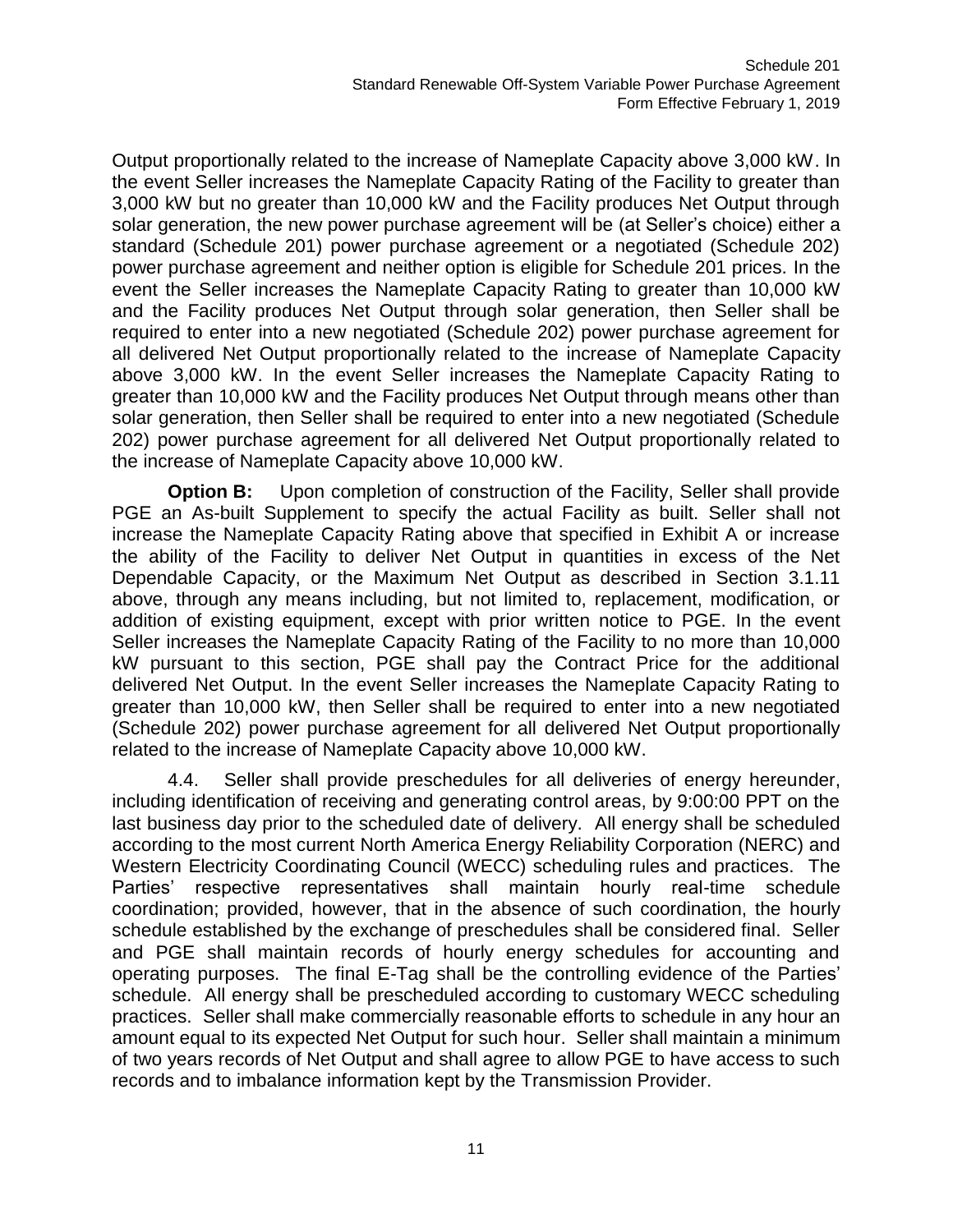4.5. From the start of the Renewable Resource Deficiency Period through the remainder of the Term of this Agreement, Seller shall provide and PGE shall acquire the RPS Attributes for the Contract Years as specified in the Schedule and Seller shall retain ownership of all other Environmental Attributes (if any). During the Renewable Resource Sufficiency Period, Seller shall retain all Environmental Attributes in accordance with the Schedule. The Contract Price includes full payment for the Net Output and any RPS Attributes transferred to PGE under this Agreement. With respect to Environmental Attributes not transferred to PGE under this Agreement ("Seller-Retained Environmental Attributes") Seller may report under §1605(b) of the Energy Policy Act of 1992 or under any applicable program as belonging to Seller any of the Seller-Retained Environmental Attributes, and PGE shall not report under such program that such Seller-Retained Environmental Attributes belong to it. With respect to RPS Attributes transferred to PGE under this Agreement ("Transferred RECs"), PGE may report under §1605(b) of the Energy Policy Act of 1992 or under any applicable program as belonging to it any of the Transferred RECs, and Seller shall not report under such program that such Transferred RECs belong to it.

# SECTION 5: OPERATION AND CONTROL

5.1. Seller shall operate and maintain the Facility in a safe manner in accordance with the Generation Interconnection Agreement, and Prudent Electrical Practices. PGE shall have no obligation to purchase Net Output from the Facility to the extent the interconnection of the Facility to PGE's electric system is disconnected, suspended or interrupted, in whole or in part, pursuant to the Generation Interconnection Agreement, or to the extent generation curtailment is required as a result of Seller's noncompliance with the Generation Interconnection Agreement. Seller is solely responsible for the operation and maintenance of the Facility. PGE shall not, by reason of its decision to inspect or not to inspect the Facility, or by any action or inaction taken with respect to any such inspection, assume or be held responsible for any liability or occurrence arising from the operation and maintenance by Seller of the Facility.

5.2. Seller agrees to provide sixty (60) days advance written notice of any scheduled maintenance that would require shut down of the Facility for any period of time.

5.3. If the Facility ceases operation for unscheduled maintenance, Seller immediately shall notify PGE of the necessity of such unscheduled maintenance, the time when such maintenance has occurred or will occur, and the anticipated duration of such maintenance. Seller shall take all reasonable measures and exercise its best efforts to avoid unscheduled maintenance, to limit the duration of such unscheduled maintenance, and to perform unscheduled maintenance during Off-Peak hours.

# SECTION 6: CREDITWORTHINESS

In the event Seller: a) is unable to represent or warrant as required by Section 3 that it has not been a debtor in any bankruptcy proceeding within the past two (2) years; b) becomes such a debtor during the Term; or c) is not or will not be current on all its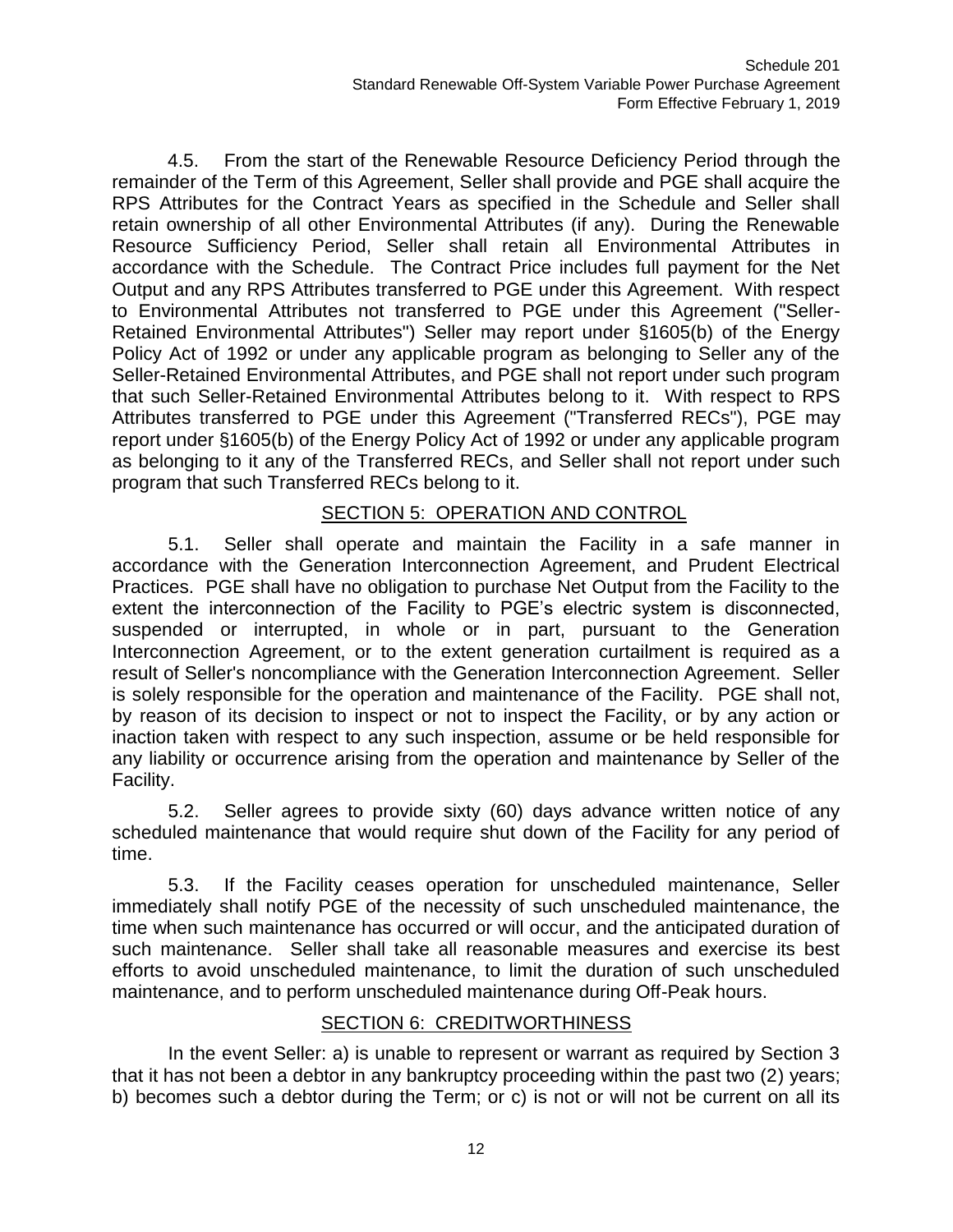financial obligations, Seller shall immediately notify PGE and shall promptly (and in no less than 10 days after notifying PGE) provide default security in an amount reasonably acceptable to PGE in one of the following forms: Senior Lien, Step-in Rights, a Cash Escrow or Letter of Credit. The amount of such default security that shall be acceptable to PGE shall be equal to: (annual On Peak Hours) X (On Peak Price – Off Peak Price) X (Net Dependable Capacity). Notwithstanding the foregoing, in the event Seller is not current on construction related financial obligations, Seller shall notify PGE of such delinquency and PGE may, in its discretion, grant an exception to the requirements to provide default security if the QF has negotiated financial arrangements with the construction loan lender that mitigate Seller's financial risk to PGE.

# SECTION 7: BILLINGS, COMPUTATIONS AND PAYMENTS

7.1. On or before the thirtieth (30th) day following the end of each Billing Period, PGE shall send to Seller payment for Seller's deliveries of Net Output to PGE, together with computations supporting such payment. PGE may offset any such payment to reflect amounts owing from Seller to PGE pursuant to this Agreement and any other agreement related to the Facility between the Parties or otherwise. On or before the thirtieth  $(30<sup>th</sup>)$  day following the end of each Contract Year, PGE shall bill for any Lost Energy Value accrued pursuant to this Agreement.

7.2. Any amounts owing after the due date thereof shall bear interest at the Prime Rate plus two percent (2%) from the date due until paid; provided, however, that the interest rate shall at no time exceed the maximum rate allowed by applicable law.

#### SECTION 8: DEFAULT, REMEDIES AND TERMINATION

8.1. In addition to any other event that may constitute a default under this Agreement, the following events shall constitute defaults under this Agreement:

8.1.1. Breach by Seller or PGE of a representation or warranty, except for Section 3.1.4, set forth in this Agreement.

8.1.2. Seller's failure to provide default security, if required by Section 6, prior to delivery of any Net Output to PGE or within 10 days of notice.

8.1.3. Seller's failure to meet the Guarantee of Mechanical Availability established in Section 3.1.10 for two consecutive Contract Years or Seller's failure to provide any written report required by that section.

8.1.4. If Seller is no longer a Qualifying Facility.

8.1.5. Failure of PGE to make any required payment pursuant to Section 7.1.

8.1.6. Seller's failure to meet the Commercial Operation Date.

8.2. In the event of a default under Section 8.1.6, PGE may provide Seller with written notice of default. Seller shall have one year in which to cure the default during which time the Seller shall pay PGE damages equal to the Lost Energy Value. If Seller is unable to cure the default, PGE may immediately terminate this Agreement as provided in Section 8.3. PGE's resource sufficiency/deficiency position shall have no bearing on PGE's right to terminate the Agreement under this Section 8.2.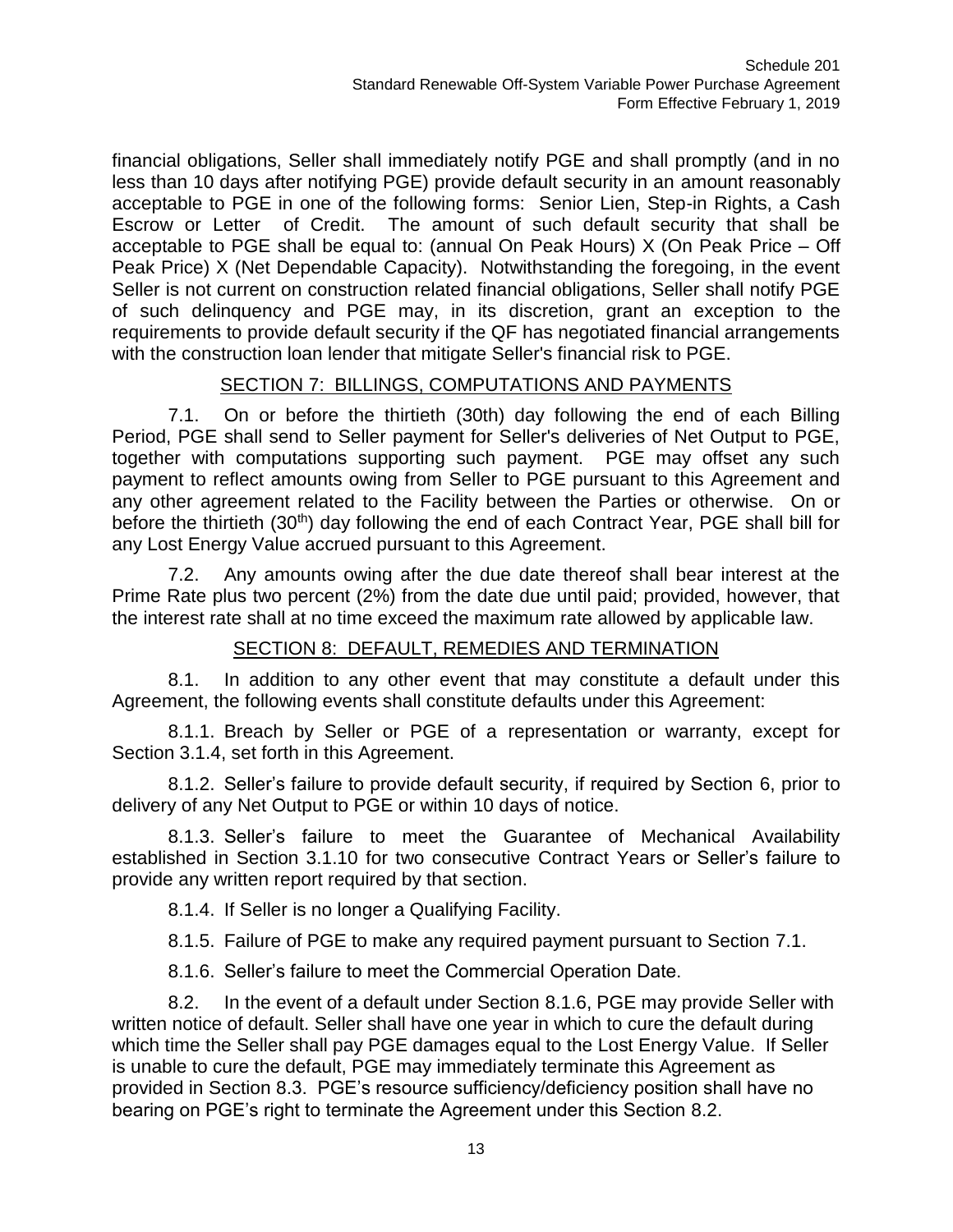8.3. In the event of a default hereunder, except as otherwise provided in this Agreement, the non-defaulting party may immediately terminate this Agreement at its sole discretion by delivering written notice to the other Party. In addition, the nondefaulting Party may pursue any and all legal or equitable remedies provided by law or pursuant to this Agreement including damages related to the need to procure replacement power. A termination hereunder shall be effective upon the date of delivery of notice, as provided in Section 20. The rights provided in this Section 8 are cumulative such that the exercise of one or more rights shall not constitute a waiver of any other rights.

8.4. If this Agreement is terminated as provided in this Section 8, PGE shall make all payments, within thirty (30) days, that, pursuant to the terms of this Agreement, are owed to Seller as of the time of receipt of notice of default. PGE shall not be required to pay Seller for any Net Output delivered by Seller after such notice of default.

8.5. In the event PGE terminates this Agreement pursuant to this Section 8, and Seller wishes to again sell Net Output to PGE following such termination, PGE in its sole discretion may require that Seller shall do so subject to the terms of this Agreement, including but not limited to the Contract Price until the Term of this Agreement (as set forth in Section 2.3) would have run in due course had the Agreement remained in effect. At such time Seller and PGE agree to execute a written document ratifying the terms of this Agreement.

8.6. Sections 8.1, 8.4, 8.5, 10, and 19.2 shall survive termination of this Agreement.

# SECTION 9: TRANSMISSION CURTAILMENTS

9.1. Seller shall give PGE notice as soon as reasonably practicable of any Transmission Curtailment that is likely to affect Seller's ability to deliver any portion of energy scheduled pursuant to Section 4.4 of this Agreement.

9.2. If as the result of a Transmission Curtailment, Seller does not deliver any portion of energy (including real-time adjustments), scheduled pursuant to Section 4.4 of this Agreement, Seller shall pay PGE the Transmission Curtailment Replacement Energy Cost for the number of MWh of energy reasonably determined by PGE as the difference between (i) the scheduled energy that would have been delivered to PGE under this Agreement during the period of Transmission Curtailment and (ii) the actual energy, if any, that was delivered to PGE for the period.

# SECTION 10: INDEMNIFICATION AND LIABILITY

10.1. Seller agrees to defend, indemnify and hold harmless PGE, its directors, officers, agents, and representatives against and from any and all loss, claims, actions or suits, including costs and attorney's fees, both at trial and on appeal, resulting from, or arising out of or in any way connected with Seller's delivery of electric power to PGE or with the facilities at or prior to the Point of Delivery, or otherwise arising out of this Agreement, including without limitation any loss, claim, action or suit, for or on account of injury, bodily or otherwise, to, or death of, persons, or for damage to, or destruction or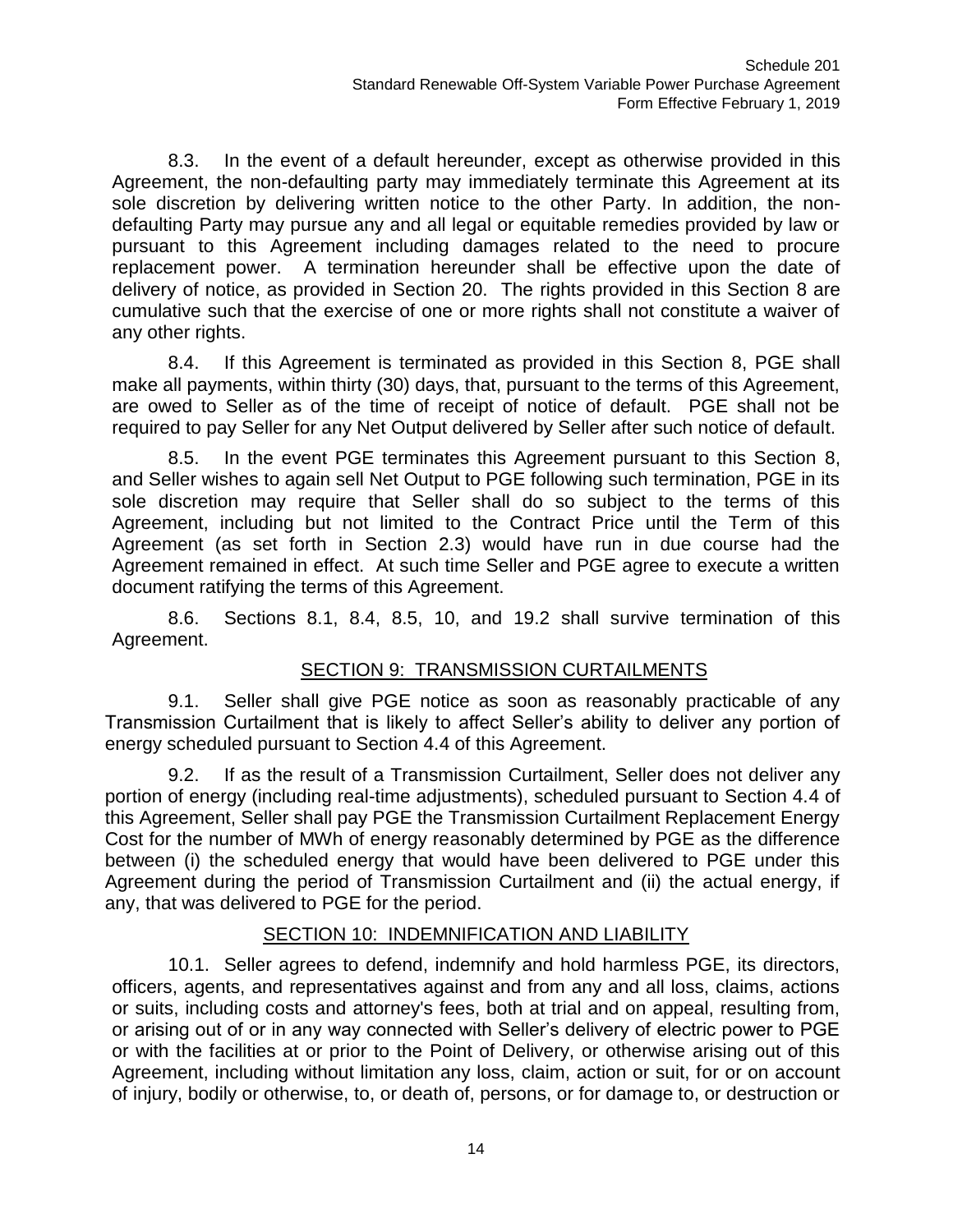economic loss of property belonging to PGE, Seller or others, excepting to the extent such loss, claim, action or suit may be caused by the negligence of PGE, its directors, officers, employees, agents or representatives.

10.2. PGE agrees to defend, indemnify and hold harmless Seller, its directors, officers, agents, and representatives against and from any and all loss, claims, actions or suits, including costs and attorney's fees, both at trial and on appeal, resulting from, or arising out of or in any way connected with PGE's receipt of electric power from Seller or with the facilities at or after the Point of Delivery, or otherwise arising out of this Agreement, including without limitation any loss, claim, action or suit, for or on account of injury, bodily or otherwise, to, or death of, persons, or for damage to, or destruction or economic loss of property belonging to PGE, Seller or others, excepting to the extent such loss, claim, action or suit may be caused by the negligence of Seller, its directors, officers, employees, agents or representatives.

10.3. Nothing in this Agreement shall be construed to create any duty to, any standard of care with reference to, or any liability to any person not a Party to this Agreement. No undertaking by one Party to the other under any provision of this Agreement shall constitute the dedication of that Party's system or any portion thereof to the other Party or to the public, nor affect the status of PGE as an independent public utility corporation or Seller as an independent individual or entity.

10.4. NEITHER PARTY SHALL BE LIABLE TO THE OTHER FOR SPECIAL, PUNITIVE, INDIRECT OR CONSEQUENTIAL DAMAGES, WHETHER ARISING FROM CONTRACT, TORT (INCLUDING NEGLIGENCE), STRICT LIABILITY OR OTHERWISE.

# SECTION 11: INSURANCE

11.1. Prior to the connection of the Facility to PGE's electric system, provided such Facility has a design capacity of 200 kW or more, Seller shall secure and continuously carry for the Term hereof, with an insurance company or companies rated not lower than "B+" by the A. M. Best Company, insurance policies for bodily injury and property damage liability. Such insurance shall include provisions or endorsements naming PGE, it directors, officers and employees as additional insureds; provisions that such insurance is primary insurance with respect to the interest of PGE and that any insurance or self-insurance maintained by PGE is excess and not contributory insurance with the insurance required hereunder; a cross-liability or severability of insurance interest clause; and provisions that such policies shall not be canceled or their limits of liability reduced without thirty (30) days' prior written notice to PGE. Initial limits of liability for all requirements under this section shall be \$1,000,000 million single limit, which limits may be required to be increased or decreased by PGE as PGE determines in its reasonable judgment economic conditions or claims experience may warrant.

11.2. Prior to the connection of the Facility to PGE's electric system, provided such facility has a design capacity of 200 kW or more, Seller shall secure and continuously carry for the Term hereof, in an insurance company or companies rated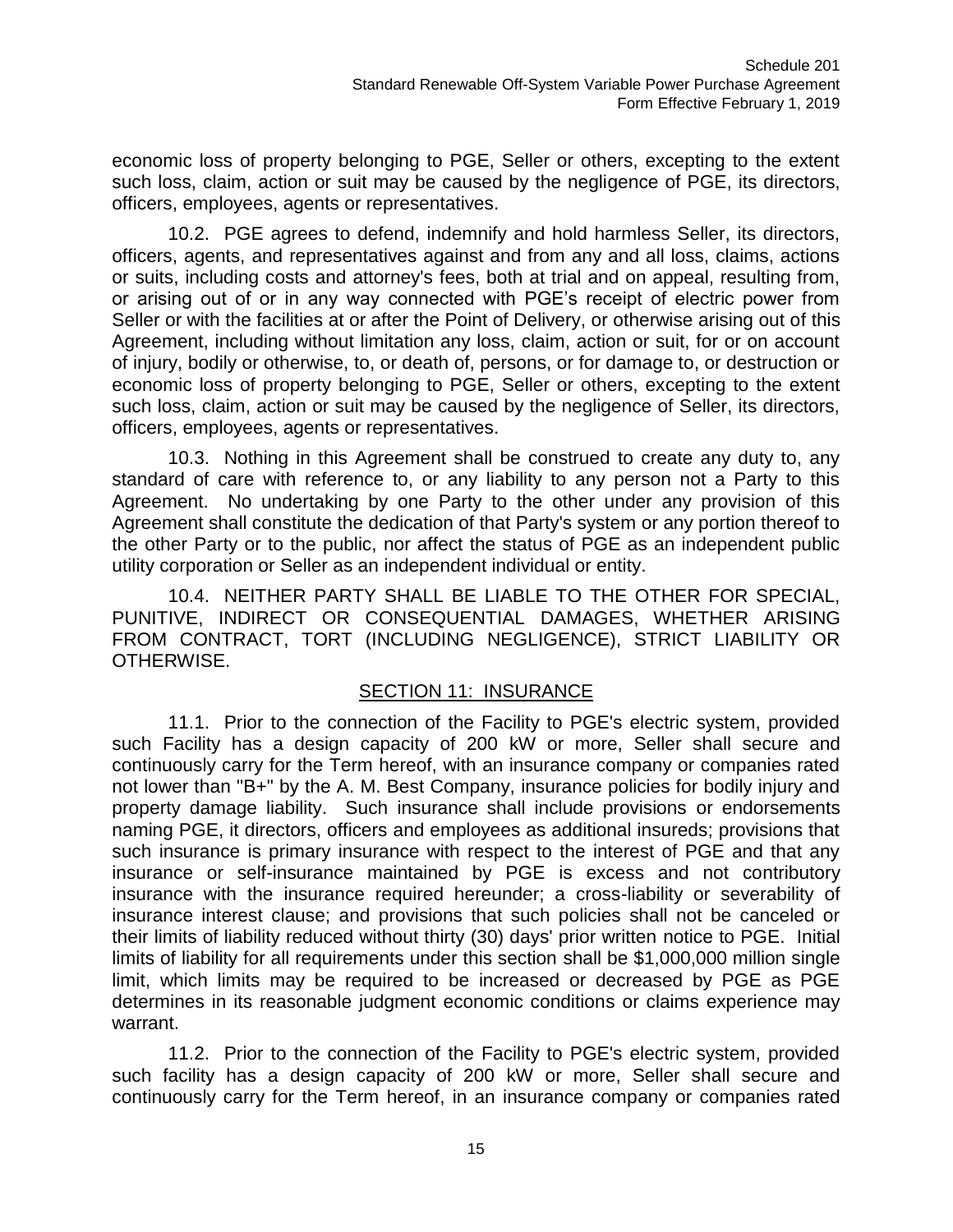not lower than "B+" by the A. M. Best Company, insurance acceptable to PGE against property damage or destruction in an amount not less than the cost of replacement of the Facility. Seller promptly shall notify PGE of any loss or damage to the Facility. Unless the Parties agree otherwise, Seller shall repair or replace the damaged or destroyed Facility, or if the facility is destroyed or substantially destroyed, it may terminate this Agreement. Such termination shall be effective upon receipt by PGE of written notice from Seller. Seller shall waive its insurers' rights of subrogation against PGE regarding Facility property losses.

11.3. Prior to the connection of the Facility to PGE's electric system and at all other times such insurance policies are renewed or changed, Seller shall provide PGE with a copy of each insurance policy required under this Section, certified as a true copy by an authorized representative of the issuing insurance company or, at the discretion of PGE, in lieu thereof, a certificate in a form satisfactory to PGE certifying the issuance of such insurance. If Seller fails to provide PGE with copies of such currently effective insurance policies or certificates of insurance, PGE at its sole discretion and without limitation of other remedies, may upon ten (10) days advance written notice by certified or registered mail to Seller either withhold payments due Seller until PGE has received such documents, or purchase the satisfactory insurance and offset the cost of obtaining such insurance from subsequent power purchase payments under this Agreement.

### SECTION 12: FORCE MAJEURE

12.1. As used in this Agreement, "Force Majeure" or "an event of Force Majeure" means any cause beyond the reasonable control of the Seller or of PGE which, despite the exercise of due diligence, such Party is unable to prevent or overcome. By way of example, Force Majeure may include but is not limited to acts of God, fire, flood, storms, wars, hostilities, civil strife, strikes, and other labor disturbances, earthquakes, fires, lightning, epidemics, sabotage, restraint by court order or other delay or failure in the performance as a result of any action or inaction on behalf of a public authority which by the exercise of reasonable foresight such Party could not reasonably have been expected to avoid and by the exercise of due diligence, it shall be unable to overcome, subject, in each case, to the requirements of the first sentence of this paragraph. Force Majeure, however, specifically excludes the cost or availability of resources to operate the Facility, changes in market conditions that affect the price of energy or transmission, wind or water droughts, and obligations for the payment of money when due.

12.2. If either Party is rendered wholly or in part unable to perform its obligation under this Agreement because of an event of Force Majeure, that Party shall be excused from whatever performance is affected by the event of Force Majeure to the extent and for the duration of the Force Majeure, after which such Party shall recommence performance of such obligation, provided that: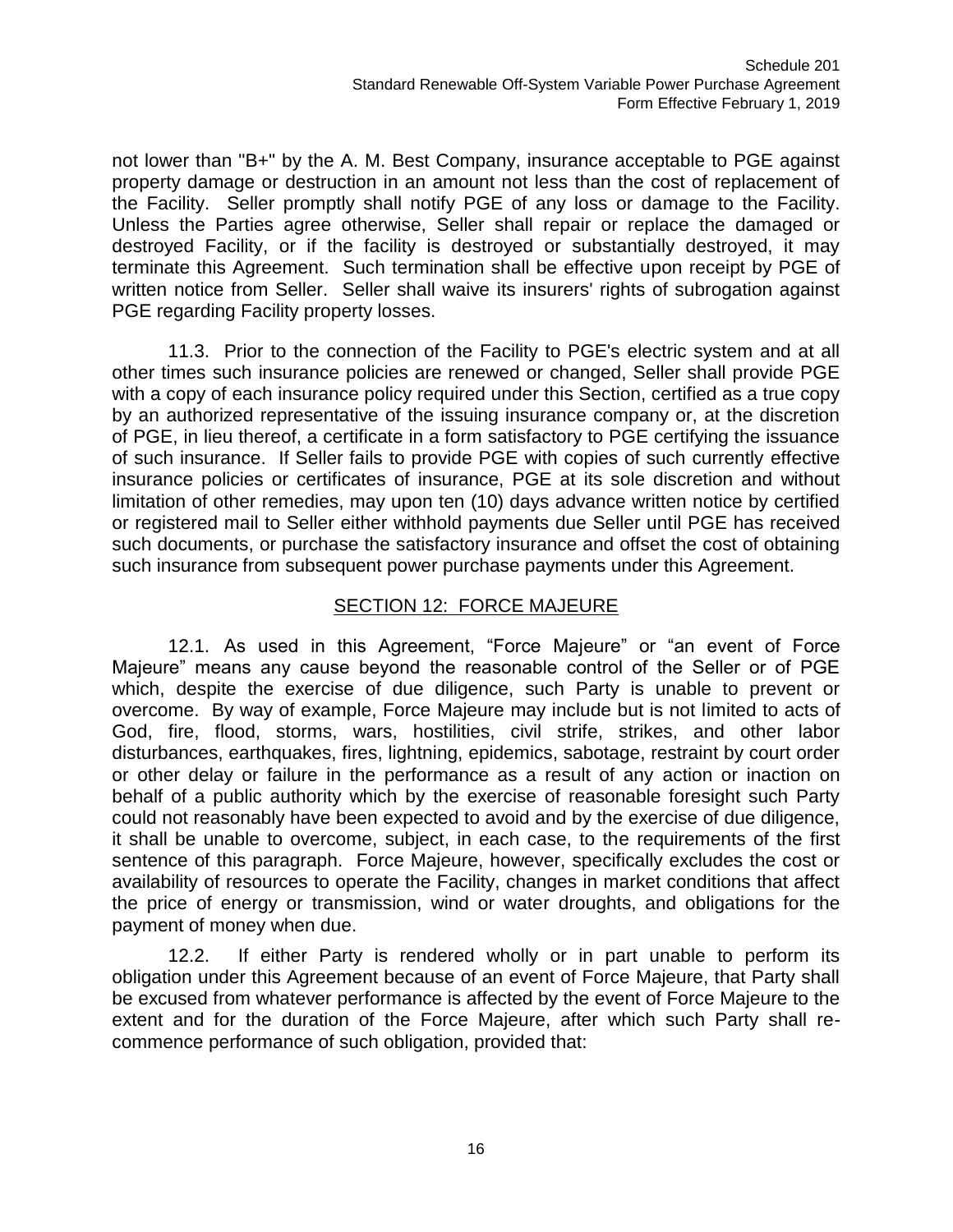12.2.1. the non-performing Party, shall, promptly, but in any case within one (1) week after the occurrence of the Force Majeure, give the other Party written notice describing the particulars of the occurrence; and

12.2.2. the suspension of performance shall be of no greater scope and of no longer duration than is required by the Force Majeure; and

12.2.3. the non-performing Party uses its best efforts to remedy its inability to perform its obligations under this Agreement.

12.3. No obligations of either Party which arose before the Force Majeure causing the suspension of performance shall be excused as a result of the Force Majeure.

12.4. Neither Party shall be required to settle any strike, walkout, lockout or other labor dispute on terms which, in the sole judgment of the Party involved in the dispute, are contrary to the Party's best interests.

#### SECTION 13: SEVERAL OBLIGATIONS

Nothing contained in this Agreement shall ever be construed to create an association, trust, partnership or joint venture or to impose a trust or partnership duty, obligation or liability between the Parties. If Seller includes two or more parties, each such party shall be jointly and severally liable for Seller's obligations under this Agreement.

# SECTION 14: CHOICE OF LAW

This Agreement shall be interpreted and enforced in accordance with the laws of the state of Oregon, excluding any choice of law rules which may direct the application of the laws of another jurisdiction.

# SECTION 15: PARTIAL INVALIDITY AND PURPA REPEAL

It is not the intention of the Parties to violate any laws governing the subject matter of this Agreement. If any of the terms of the Agreement are finally held or determined to be invalid, illegal or void as being contrary to any applicable law or public policy, all other terms of the Agreement shall remain in effect. If any terms are finally held or determined to be invalid, illegal or void, the Parties shall enter into negotiations concerning the terms affected by such decision for the purpose of achieving conformity with requirements of any applicable law and the intent of the Parties to this Agreement.

In the event the Public Utility Regulatory Policies Act (PURPA) is repealed, this Agreement shall not terminate prior to the Termination Date, unless such termination is mandated by state or federal law.

#### SECTION 16: WAIVER

Any waiver at any time by either Party of its rights with respect to a default under this Agreement or with respect to any other matters arising in connection with this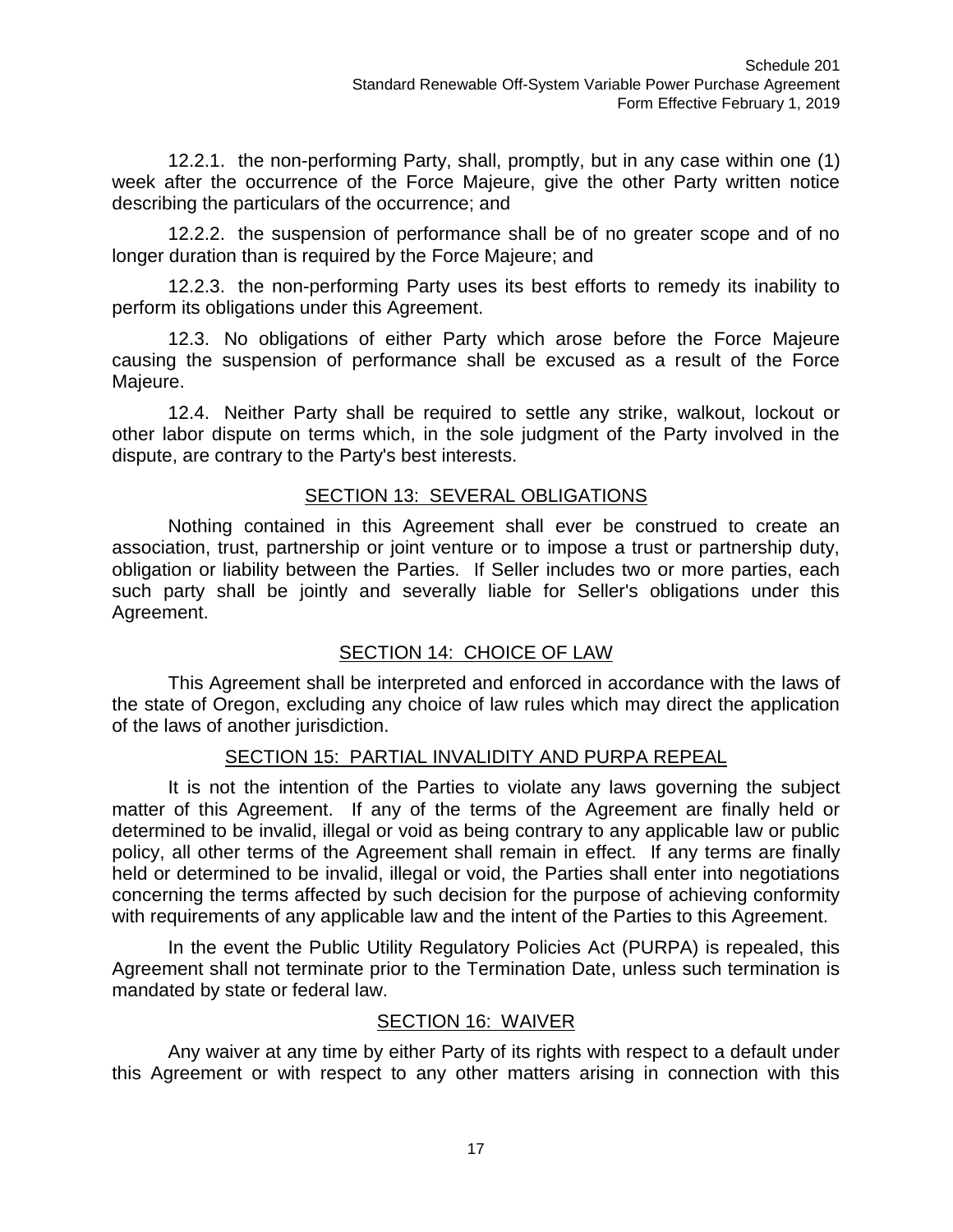Agreement must be in writing, and such waiver shall not be deemed a waiver with respect to any subsequent default or other matter.

#### SECTION 17: GOVERNMENTAL JURISDICTION AND AUTHORIZATIONS

This Agreement is subject to the jurisdiction of those governmental agencies having control over either Party or this Agreement. Seller shall at all times maintain in effect all local, state and federal licenses, permits and other approvals as then may be required by law for the construction, operation and maintenance of the Facility, and shall provide upon request copies of the same to PGE.

#### SECTION 18: SUCCESSORS AND ASSIGNS

This Agreement and all of the terms hereof shall be binding upon and inure to the benefit of the respective successors and assigns of the Parties. No assignment hereof by either Party shall become effective without the written consent of the other Party being first obtained and such consent shall not be unreasonably withheld. Notwithstanding the foregoing, either Party may assign this Agreement without the other Party's consent as part of (a) a sale of all or substantially all of the assigning Party's assets, or (b) a merger, consolidation or other reorganization of the assigning Party.

#### SECTION 19: ENTIRE AGREEMENT

19.1. This Agreement supersedes all prior agreements, proposals, representations, negotiations, discussions or letters, whether oral or in writing, regarding PGE's purchase of Net Output from the Facility. No modification of this Agreement shall be effective unless it is in writing and signed by both Parties.

19.2. By executing this Agreement, Seller releases PGE from any third party claims related to the Facility, known or unknown, which may have arisen prior to the Effective Date.

#### SECTION 20: NOTICES

20.1. All notices except as otherwise provided in this Agreement shall be in writing, shall be directed as follows and shall be considered delivered if delivered in person or when deposited in the U.S. Mail, postage prepaid by certified or registered mail and return receipt requested:

> \_\_\_\_\_\_\_\_\_\_\_\_\_\_\_\_\_\_\_\_\_\_\_\_\_\_\_\_\_\_\_\_\_\_\_\_\_ \_\_\_\_\_\_\_\_\_\_\_\_\_\_\_\_\_\_\_\_\_\_\_\_\_\_\_\_\_\_\_\_\_\_\_\_\_ \_\_\_\_\_\_\_\_\_\_\_\_\_\_\_\_\_\_\_\_\_\_\_\_\_\_\_\_\_\_\_\_\_\_\_\_\_

To Seller:

18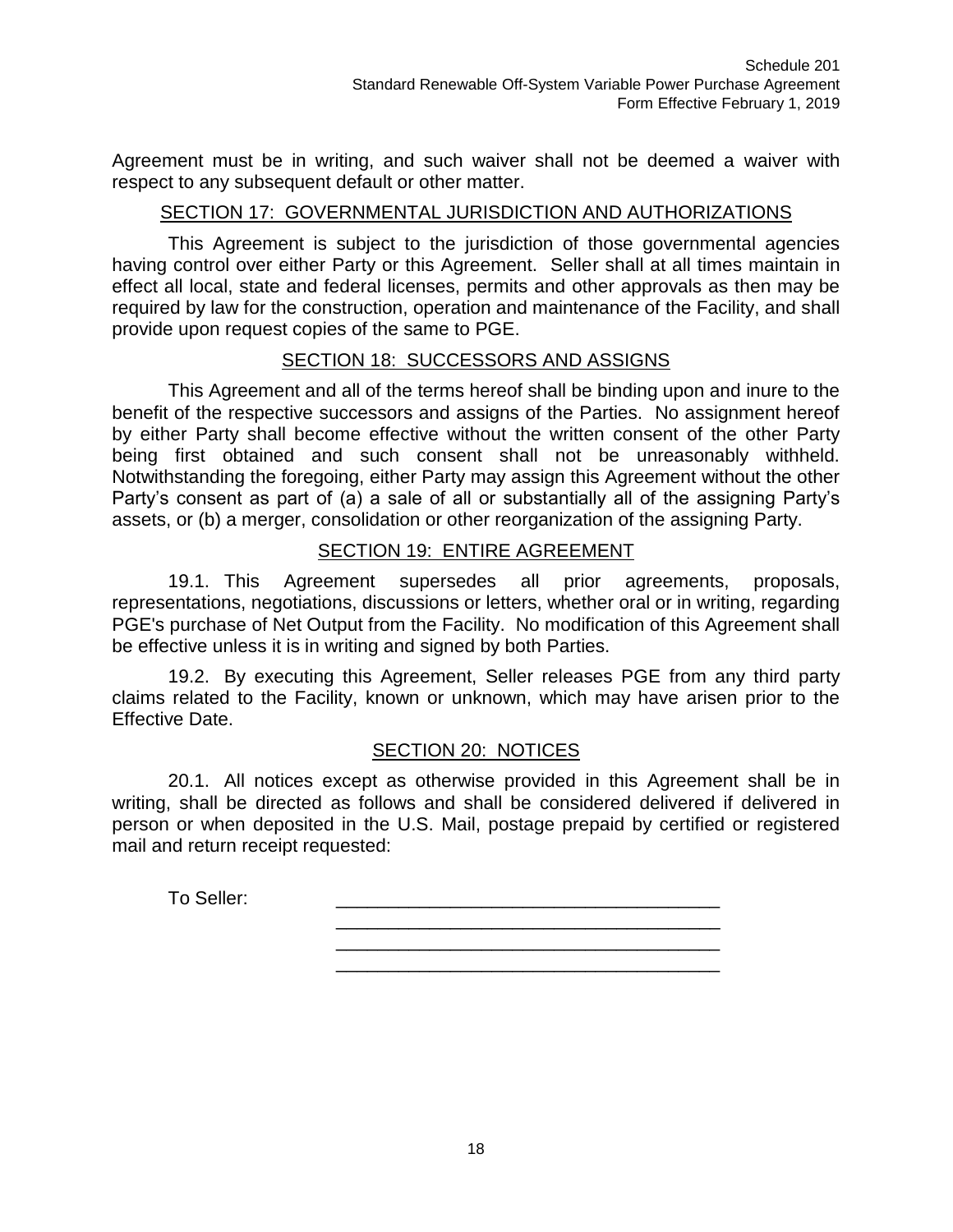Schedule 201 Standard Renewable Off-System Variable Power Purchase Agreement Form Effective February 1, 2019

| with a copy to: |                                                                               |
|-----------------|-------------------------------------------------------------------------------|
|                 |                                                                               |
|                 |                                                                               |
| To PGE:         | <b>Contracts Manager</b><br>QF Contracts, 3WTC0306<br>PGE - 121 SW Salmon St. |

Portland, Oregon 97204

20.2 The Parties may change the person to whom such notices are addressed, or their addresses, by providing written notices thereof in accordance with this Section 20.

IN WITNESS WHEREOF, the Parties hereto have caused this Agreement to be executed in their respective names as of the Effective Date.

PGE

| By:    |  |  |
|--------|--|--|
| Name:  |  |  |
| Title: |  |  |
| Date:  |  |  |

(Name Seller)

| By:    |  |  |  |
|--------|--|--|--|
| Name:  |  |  |  |
| Title: |  |  |  |
| Date:  |  |  |  |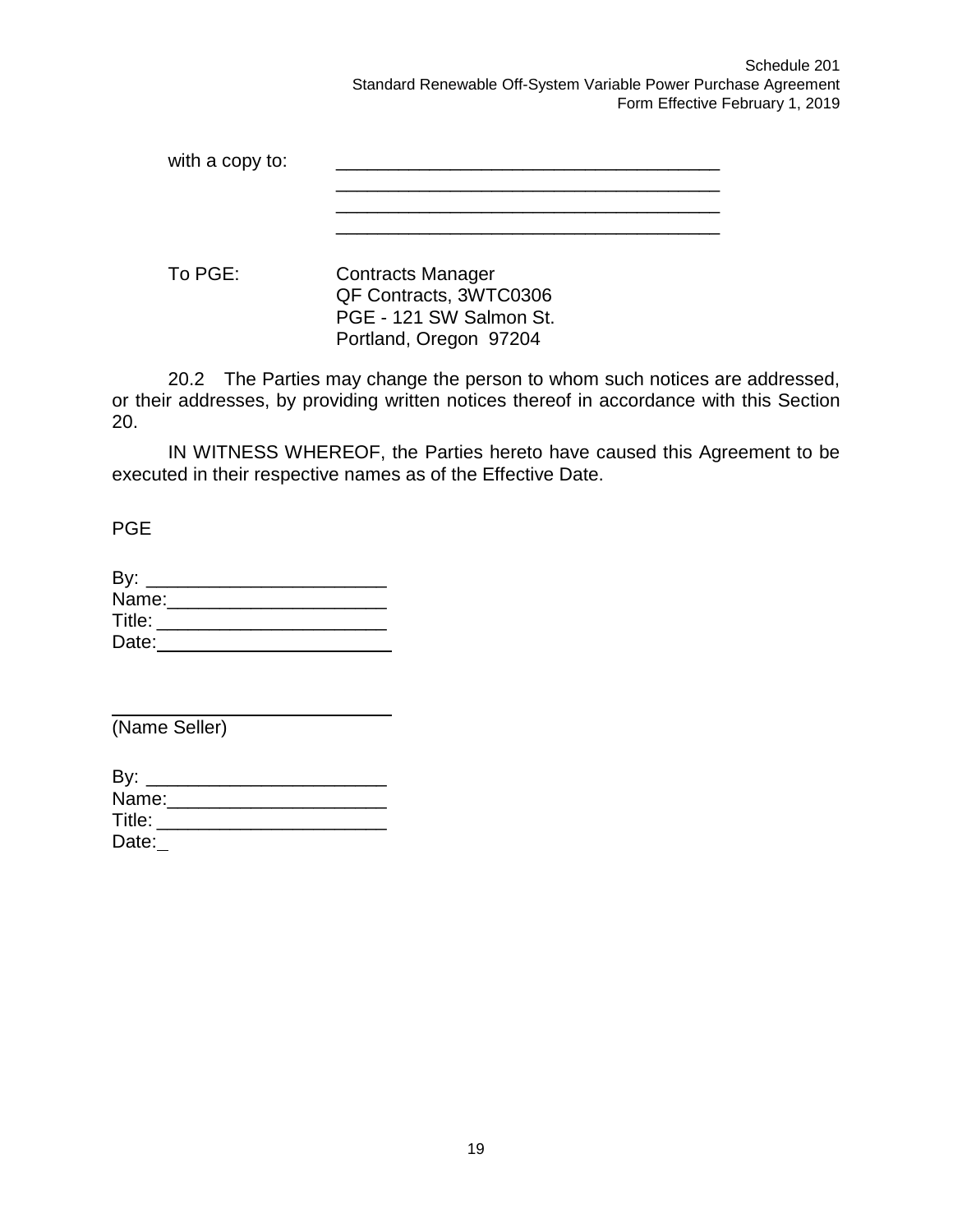### EXHIBIT A DESCRIPTION OF SELLER'S FACILITY

### **[Seller to Complete]**

**[Sellers may include reasonable expected monthly Net Output for purposes of Section 1.35 (Start-Up Lost Energy Value). Amounts may vary by month and shall be assumed repeated for each Contract Year, unless amounts for each Contract Year of this Agreement are set forth in this Exhibit A. Such amounts, if provided, shall exceed zero, and shall be established in accordance with Prudent Electrical Practices and documentation supporting such a determination shall be provided to PGE upon execution of this Agreement. Such documentation shall be commercially reasonable, and may include, but is not limited to, documents used in financing the project, and data on output of similar projects operated by seller, PGE or others.]**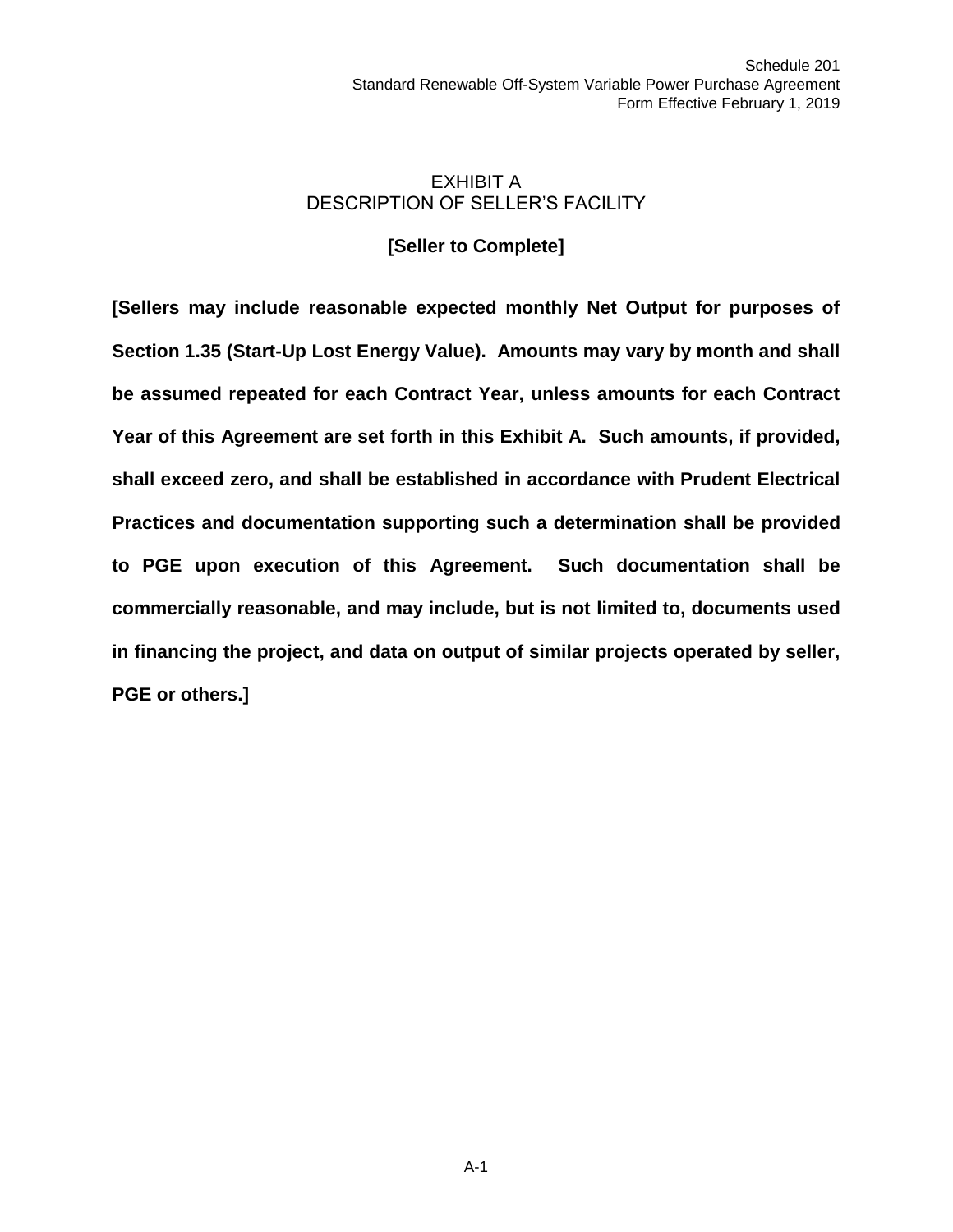### EXHIBIT B REQUIRED FACILITY DOCUMENTS

# **[Seller list all permits and authorizations required for this project]**

Sellers Generation Interconnection Agreement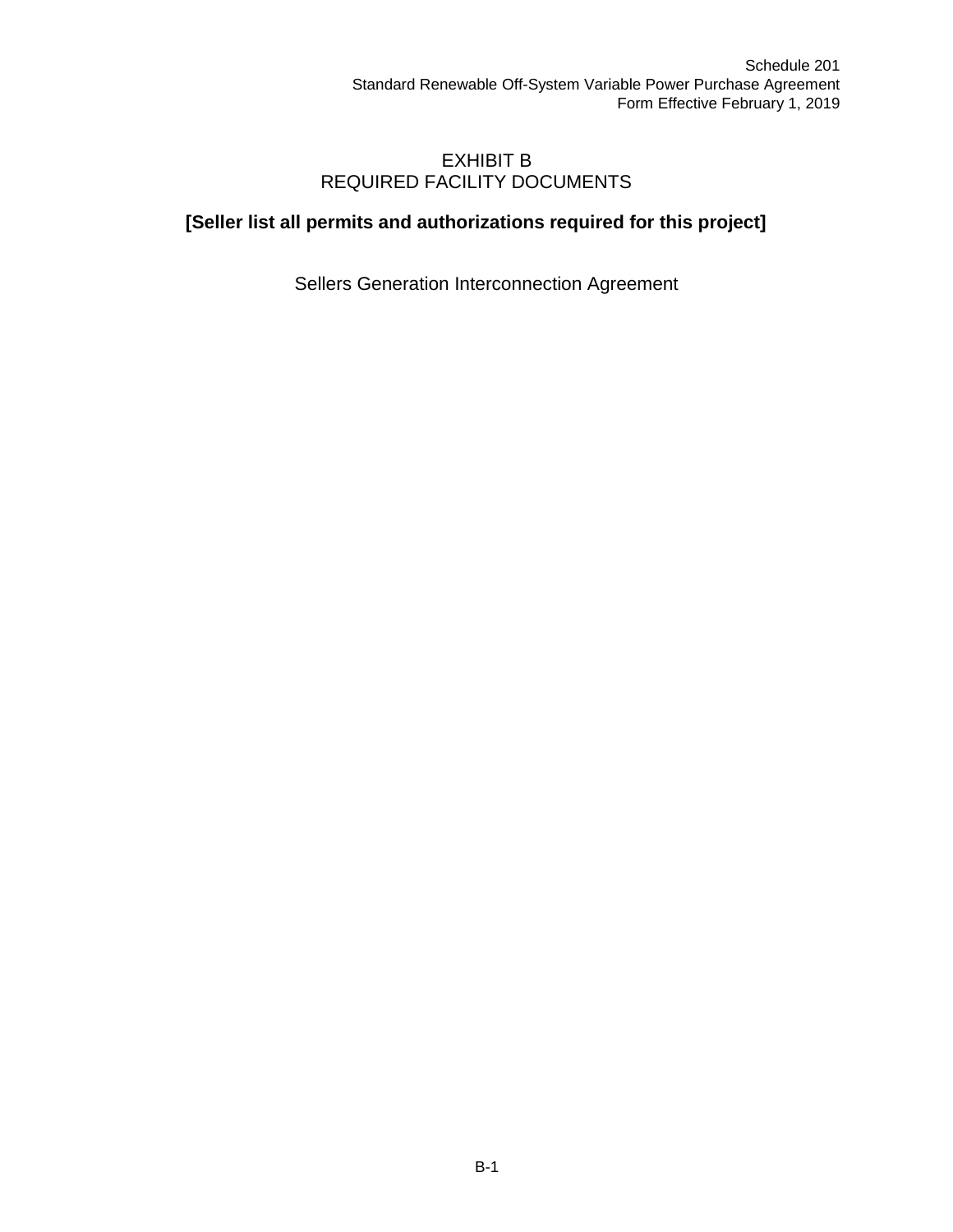# EXHIBIT C START-UP TESTING

# **[Seller identify appropriate tests]**

Required factory testing includes such checks and tests necessary to determine that the equipment systems and subsystems have been properly manufactured and installed, function properly, and are in a condition to permit safe and efficient start-up of the Facility, which may include but are not limited to (as applicable):

- 1. Pressure tests of all steam system equipment;
- 2. Calibration of all pressure, level, flow, temperature and monitoring instruments;
- 3. Operating tests of all valves, operators, motor starters and motor;
- 4. Alarms, signals, and fail-safe or system shutdown control tests;
- 5. Insulation resistance and point-to-point continuity tests;
- 6. Bench tests of all protective devices;
- 7. Tests required by manufacturer of equipment; and
- 8. Complete pre-parallel checks with PGE.

Required start-up test are those checks and tests necessary to determine that all features and equipment, systems, and subsystems have been properly designed, manufactured, installed and adjusted, function properly, and are capable of operating simultaneously in such condition that the Facility is capable of continuous delivery into PGE's electrical system, which may include but are not limited to (as applicable):

- 1. Turbine/generator mechanical runs including shaft, vibration, and bearing temperature measurements;
- 2. Running tests to establish tolerances and inspections for final adjustment of bearings, shaft run-outs;
- 3. Brake tests;
- 4. Energization of transformers;
- 5. Synchronizing tests (manual and auto);
- 6. Stator windings dielectric test;
- 7. Armature and field windings resistance tests;
- 8. Load rejection tests in incremental stages from 5, 25, 50, 75 and 100 percent load;
- 9. Heat runs;
- 10. Tests required by manufacturer of equipment;
- 11. Excitation and voltage regulation operation tests;
- 12. Open circuit and short circuit; saturation tests;
- 13. Governor system steady state stability test;
- 14. Phase angle and magnitude of all PT and CT secondary voltages and currents to protective relays, indicating instruments and metering;
- 15. Auto stop/start sequence;
- 16. Level control system tests; and
- 17. Completion of all state and federal environmental testing requirements.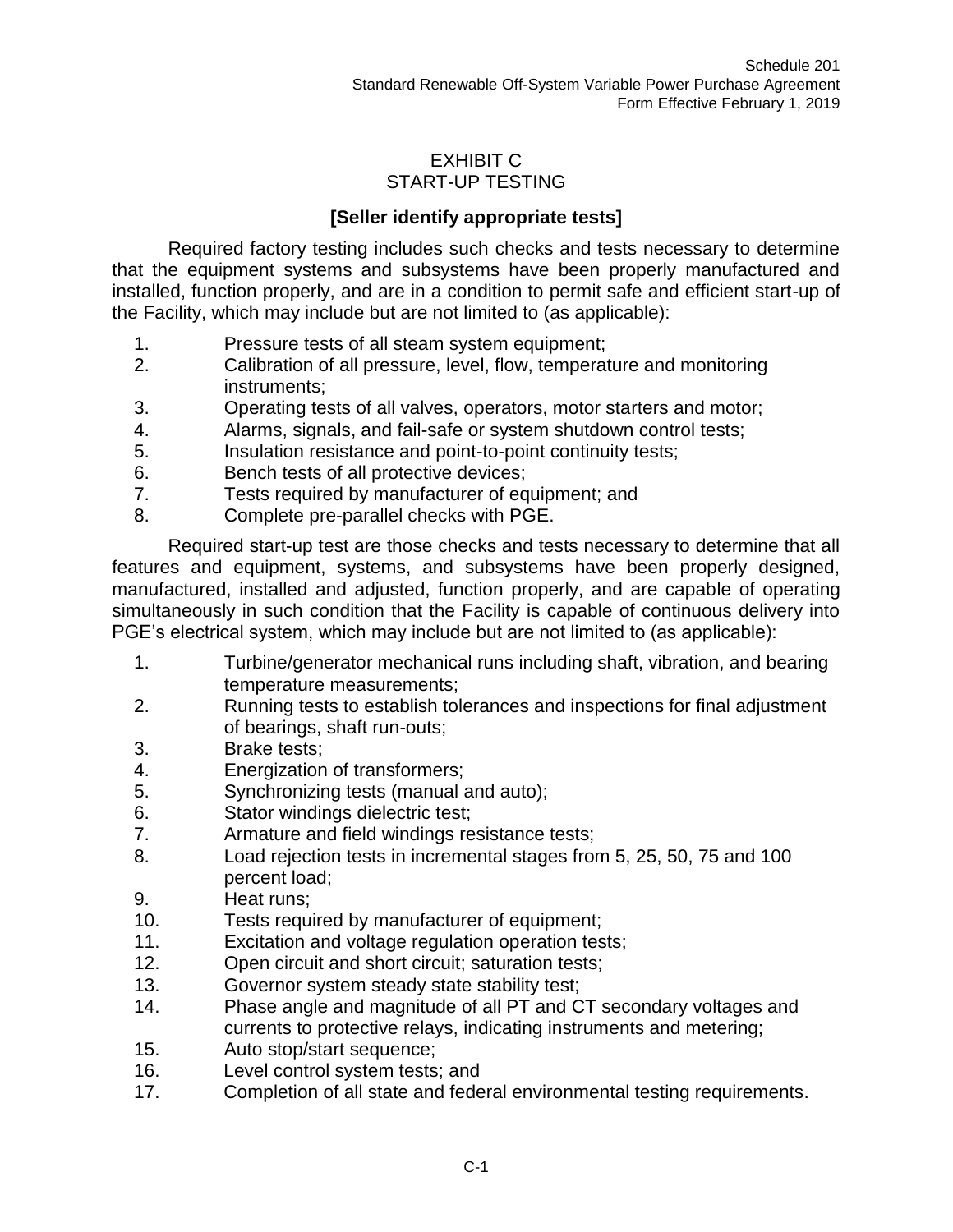### EXHIBIT D **SCHEDULE**

# **[Attach currently in-effect Schedule 201]**